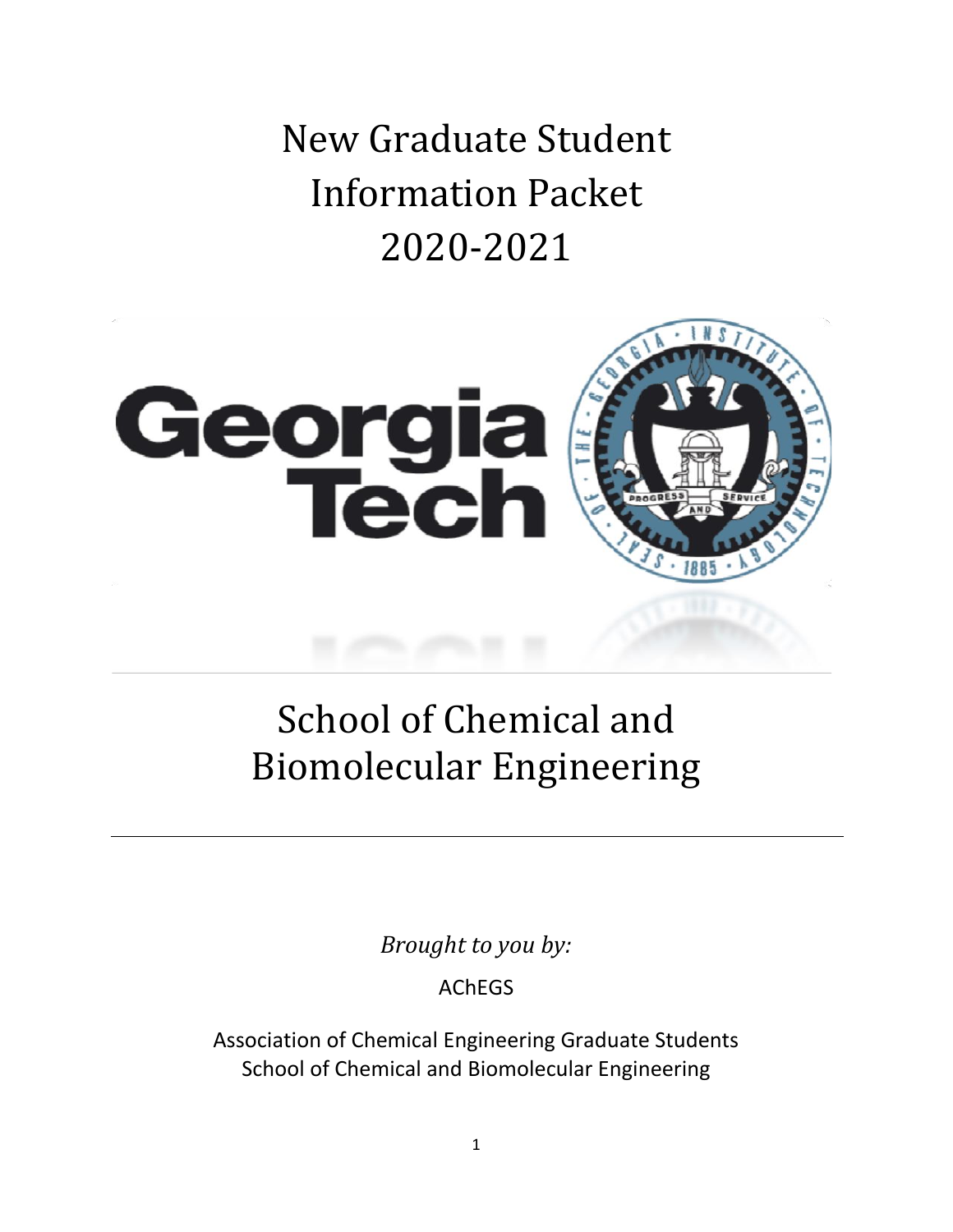## Georgia Institute of Technology

| <b>CONTENTS</b>                                                   |    |
|-------------------------------------------------------------------|----|
| <b>CLARIFICATION OF "New Graduate Student Information Packet"</b> | 4  |
| <b>CHECKLIST FOR ORIENTATION WEEK</b>                             | 4  |
| <b>USEFUL WEBSITES</b>                                            | 8  |
| CHEMICAL & BIOMOLECULAR ENGINEERING                               | 9  |
| <b>General School Information</b>                                 | 9  |
| Association of Chemical Engineering Graduate Students             | 9  |
| <b>Advisor Selection Process</b>                                  | 11 |
| <b>Qualifying Examination</b>                                     | 11 |
| <b>Teaching Assistants</b>                                        | 12 |
| Mail (the slow kind)                                              | 12 |
| Computing                                                         | 12 |
| <b>GEORGIA TECH INFORMATION AND RESOURCES</b>                     | 13 |
| Registration                                                      | 13 |
| Parking and Transportation                                        | 14 |
| Food                                                              | 15 |
| <b>Health Center</b>                                              | 16 |
| Campus Library                                                    | 17 |
| <b>Student Center and Student Services</b>                        | 17 |
| <b>Bookstores and Textbooks</b>                                   | 18 |
| <b>Campus Recreation Center</b>                                   | 19 |
| <b>Campus Organizations and Activities</b>                        | 19 |
| <b>Tickets for Varsity Athletic Events</b>                        | 20 |
| LIVING IN ATLANTA                                                 | 22 |
| <b>Housing Options</b>                                            | 22 |
| <b>Apartment Necessities</b>                                      | 25 |
| Transportation                                                    | 25 |
| Airport                                                           | 26 |
| <b>Banking</b>                                                    | 26 |
| FUN IN ATLANTA                                                    | 27 |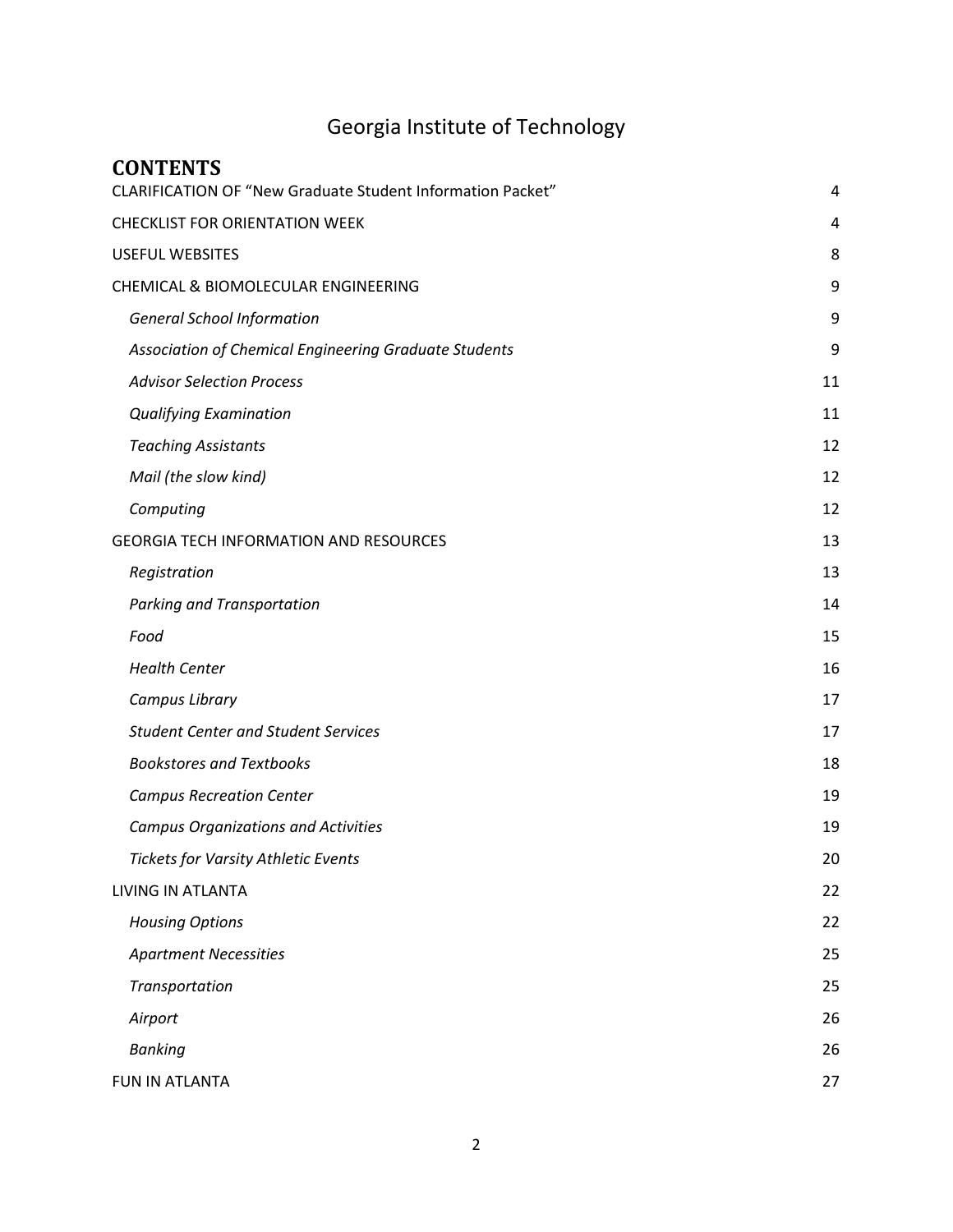| <b>Introduction</b>           | 27 |
|-------------------------------|----|
| <b>Atlantic Station</b>       | 27 |
| Virginia Highlands            | 27 |
| Little Five Points            | 28 |
| West Midtown                  | 28 |
| Midtown                       | 28 |
| <b>Buckhead</b>               | 28 |
| Decatur                       | 28 |
| <b>Buford Highway</b>         | 29 |
| <b>Other Notables</b>         | 29 |
| Places to Throw Away Money    | 29 |
| <b>INTERNATIONAL STUDENTS</b> | 30 |
| Visa Process Tips             | 30 |
| <b>YOUR CLASS</b>             | 31 |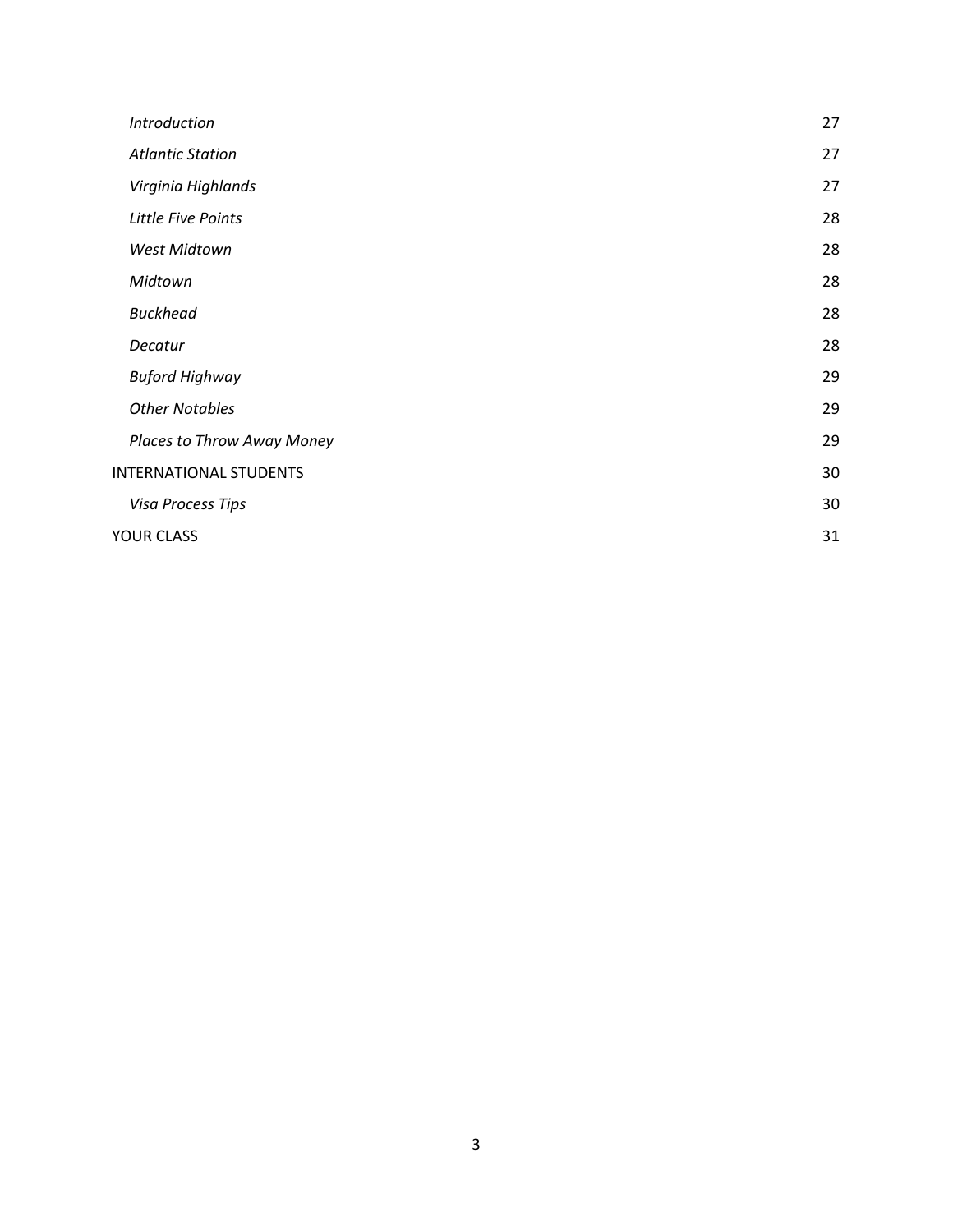## <span id="page-3-0"></span>**CLARIFICATION OF "New Graduate Student Information Packet"**

- This is the "unofficial" student guide prepared by AChEGS to help new graduate students smoothly transit to Georgia Tech. For official information, students should consult with Janice Whatley and Dr. Grover and read the ChBE Graduate Handbook. <https://www.chbe.gatech.edu/gradhandbook>
- New graduate students are also suggested to check the "New Students Checklist" prepared by Georgia Tech [http://www.gradadmiss.gatech.edu/checklist.](http://www.gradadmiss.gatech.edu/checklist)
- This "New Graduate Student Information Packet" is complementary to ChBE Graduate Handbook and "New Students Checklist". Due to COVID-19 and other changes, some of these issues may be different this year, but this represents our best understanding today.
- Besides this file, AChEGS officers also created a slack group to answer questions from new students. [https://join.slack.com/t/2020chbegraduateclass/shared\\_invite/zt-eyw33gd1-](https://join.slack.com/t/2020chbegraduateclass/shared_invite/zt-eyw33gd1-9ugSWdsx0iSACPtNeRlvbA) [9ugSWdsx0iSACPtNeRlvbA](https://join.slack.com/t/2020chbegraduateclass/shared_invite/zt-eyw33gd1-9ugSWdsx0iSACPtNeRlvbA)

## <span id="page-3-1"></span>**CHECKLIST FOR ORIENTATION WEEK**

During the school orientation, you will be given an extensive list of things to do before classes start. The following is a summary of some (probably not all) of the items which will be covered. More details are in the rest of this packet, but we wanted to give you this up front:

- **\*\*\*\* Do immediately; do not wait to arrive at Georgia Tech.**
- **\*\*\* Do as soon as you arrive or wait for orientation.**
- **\*\* Do immediately after first orientation session.**
- **\* Do at own pace during the first week.**

#### **\*\*\*\*** *Create GT Online Account*

After being accepted to Georgia Tech, you should receive your GT Student ID Number (9-digit number). The first thing you should do once you have this is to set up your GT Account. You will use this to log into pretty much any institute-wide online service, so why not set it up now!

Once given your ID number, go to the link:<https://passport.gatech.edu/activation/select-affiliation>

On this webpage, first select "Students", then on the next page, enter your first name, last name, birthday, and GT Student ID Number. Once you do this, the system should find you, and you can click on your name to advance. On the next page, your GT ID should be shown at the top (NOTE: This is different than your GT Student ID Number). The typical format for this code is *first\_initial-last\_namerandom\_number*. The system will then ask you to do various tasks, such as making your password, assigning security questions, and setting up two-factor authentication (see below for more information on this).

If you want to return another time to change your password, set up your GT Outlook account, or set up two-factor authentication, you can return back to the Passport system[: https://passport.gatech.edu](https://passport.gatech.edu/)

#### **\*\*\*\*** *Health Forms & Immunizations*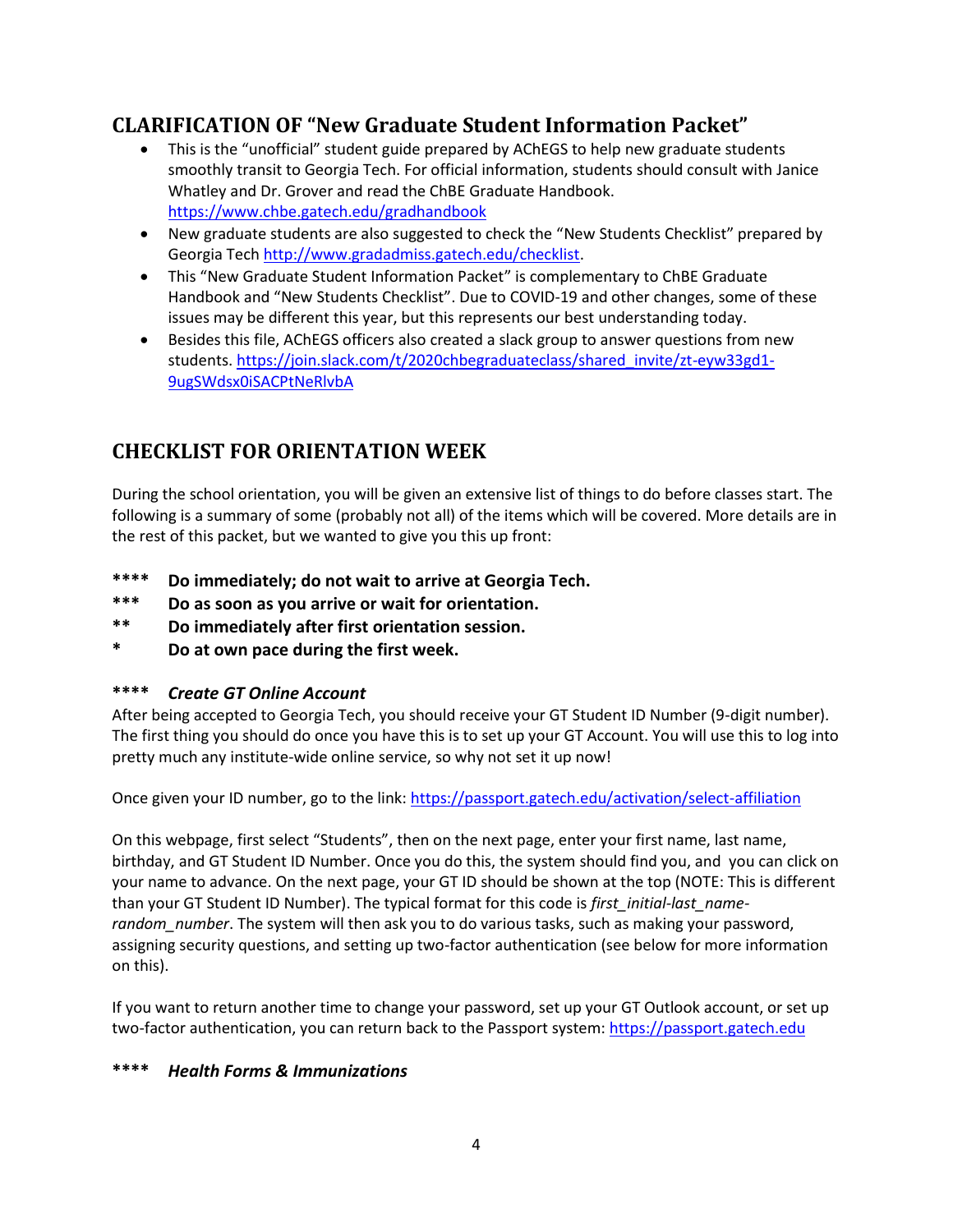This task can be quite a headache, but the most painless way to submit your immunization records is to complete it **online**, **before you arrive in Atlanta**.

A brief summary of the process required to submit your immunization record online is included below. It is based on the link:<https://health.gatech.edu/immunization/requirements>

The first step that you'll need to take is to download and fill out the required immunization forms to the best of your ability. Domestic and international students use the same "collection" of forms, but may fill out different pages, depending on their country of origin and previous travel outside of the United States. A link is below for your convenience. Once you're done filling these out, print them with all of your information included.

#### <https://health.gatech.edu/sites/default/files/documents/immunization-forms.pdf>

Next, make an appointment with your family doctor (or urgent care, if you don't have a family doctor nearby). This is important, because some of the required documents require the signature of a nurse or physician. Also, if you are missing any of the mandatory immunizations, you can get them on this same visit. Once you've obtained all mandatory immunizations and have your forms signed (see website linked above for more information), go back to the website and upload your forms. That's it! Please note that deadlines for online submission are fairly early in the summer (June 10, June 24, July 8 depending on your last name), so it's good to start this as soon as possible. If you are unable to submit your immunization record before Orientation, it is imperative that you visit Stamps Student Health Center with the pertinent information as soon as you arrive to Georgia Tech. Failure to do so will result in a hold on your registration, preventing you from registering for classes. If you are simply transferring documents from your previous institution, make sure that you contact Stamps Student Health Center well ahead of time to ensure no hold is placed on your account for course registration.

#### **\*\*\*** *Order Parking Pass*

If you plan to park on campus, you'll want to apply for a parking permit as soon as possible using the DriverSeat Portal, found at [driverseat.pts.gatech.edu.](https://driverseat.pts.gatech.edu/) The details regarding parking permit policies can be found here [http://pts.gatech.edu/news/2020-2021-parking-permit-renewals-and-sales.](http://pts.gatech.edu/news/2020-2021-parking-permit-renewals-and-sales) Of note, almost all permits will be sold online for 2020-2021. All Annual Individual, SmartPark, Semester and Evening/Weekend Permits will be VIRTUAL with no physical hangtag to be displayed in cars. Carpool and Motorcycle permits will be issued with a physical hangtag, and will be picked up and payed in the PTS office beginning July 27, 2020. BuzzCards will be the primary method of entry in all gated locations. License plate numbers will serve as permit credentials and will be used for enforcement and gate entry in some parking locations. For 2020-2021, annual parking permits cost \$795 for an individual permit, or \$695 for a carpool permit (with at least one other passenger). Here is the map for parking zones. [http://pts.gatech.edu/sites/default/files/images/gt\\_parking\\_zones\\_map\\_2\\_18\\_20.pdf](http://pts.gatech.edu/sites/default/files/images/gt_parking_zones_map_2_18_20.pdf) Also, check out this site when you don't have a parking permit yet and need to park as a visitor. <https://pts.gatech.edu/visitors>

For last year's class of incoming students, a few people had issues obtaining a permit before registering for classes, because the DriverSeat website did not yet recognize them as Georgia Tech students. If this is the case, **do not panic**. You can wait until after orientation to get a parking pass on campus, it just might not be in the parking decks closest to your labs/classes. More information about parking is included later in this document and a[t www.pts.gatech.edu.](http://www.pts.gatech.edu/)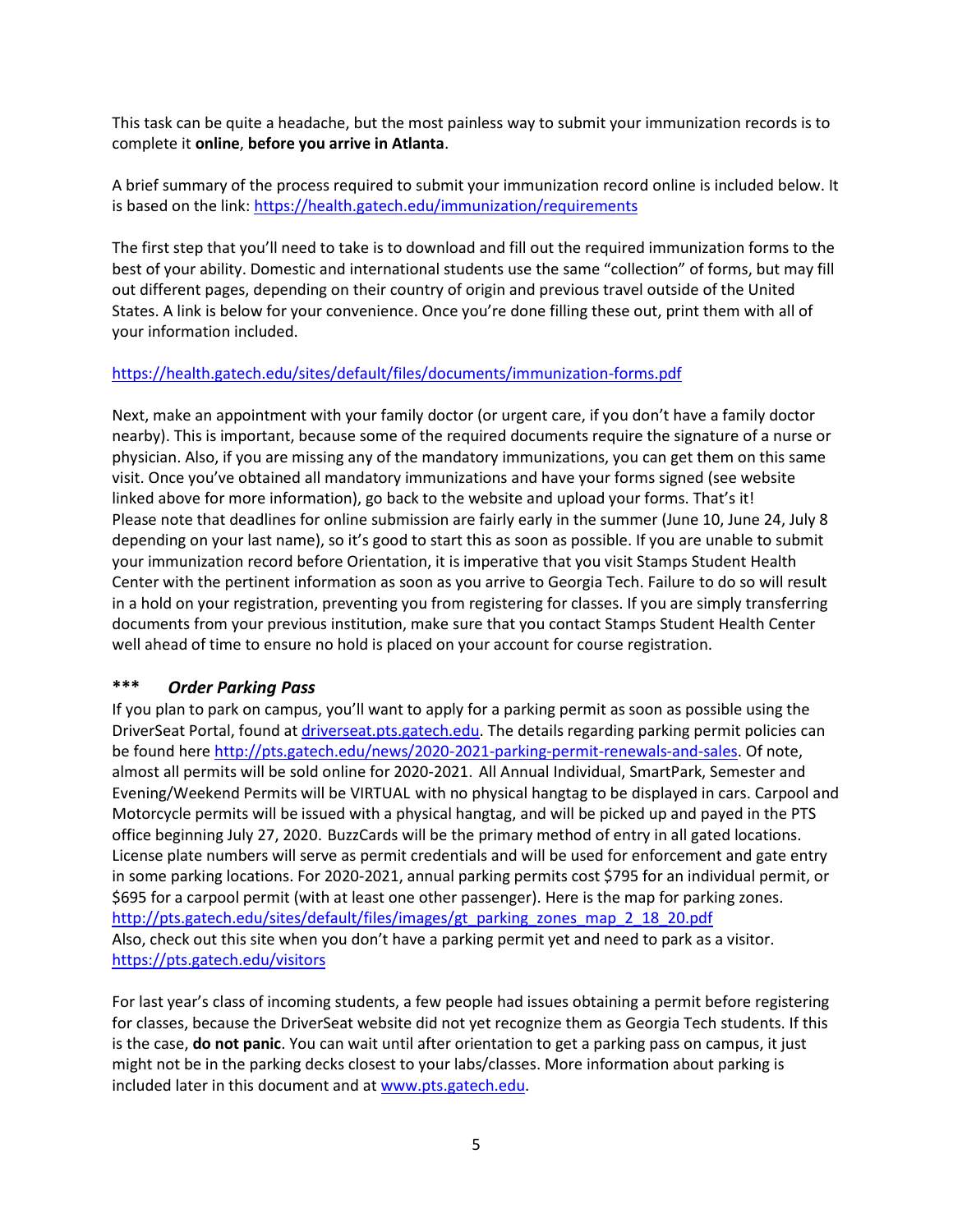#### **\*\*** *Enroll/Waive Student Health Insurance*

As graduate students in ChBE, you are required to have health insurance. The mandatory insurance coverage is provided by United Health Care and will be charged to your account by the Bursar's office. Since it will be charged to your account, you will pay this in the same way you pay your required fees (see section below for more information on this). The premiums for Fall 2020 can be found from this link: [http://health.gatech.edu/finance/insurance.](http://health.gatech.edu/finance/insurance) All things considered, the coverage is very good for the price, and the Mandatory Insurance also has some nice perks, like free visits to Stamps Student Health Center (no co-pay!).

However, if you are able to provide proof of insurance coverage that meets the requirements of the University System Plan, you will be able to apply for a waiver through United Health Care. When approved, the Bursar's office will waive the charge accordingly. More information about the plan benefits, premiums and the waiver process will be available through Bursar's Office web page at [http://health.gatech.edu/finance/insurance.](http://health.gatech.edu/finance/insurance)

#### **\*\*** *Register for Classes*

At orientation, current graduate students will be available to help you register for classes. There is no rush to register before orientation, because the department will ensure that the classes have enough seats for all incoming graduate students. Your account will not show semester fees until you register for classes.

#### **\*\*** *Pay Fees*

Each semester that you enroll at Georgia Tech, you will be required to pay Student Fees. This cost was included as a part of your annual stipend. To give an idea, the fee was \$1399.91 for fall 2019, which can be paid as a lump sum or deducted from your paycheck over a few months. The deadline to set up paycheck withdrawal or pay your fees can be checked through Bursar's office (usually the last Monday, i.e. August  $24<sup>th</sup>$ ).

*Place*: [https://oscar.gatech.edu](https://oscar.gatech.edu/) or at the Bursar's Office [https://www.bursar.gatech.edu/.](https://www.bursar.gatech.edu/)

#### **\*\*** *Attend HR Onboarding (GradHiring)*

There are a number of documents that you **must** fill out in order to receive a pay check. Because this process is confusing, and requires a notary for one of the forms, Georgia Tech has an event called GradHiring every year for new students to complete their onboarding all in one place before classes start! Information for GradHiring is found here[: https://hr.gatech.edu/gradhiring.](https://hr.gatech.edu/gradhiring) This website contains a lot of valuable information you should **review carefully**. Of note, with the new OneUSG, all forms must be submitted on-line (no more paper documents at Grad Expo) except for i-9 documents – must be verified in person at Grad Expo.

[*For International Students*] Normally, if you do not have a social security card, you will need to take proper identification to the local Social Security Office; Suite 2860, 401 W Peachtree St, Atlanta, 30308; phone number 1‐800‐772‐1213. Due to COVID-19, we have not received information about the Social Security Office being open. You can chec[k http://www.ssa.gov/](http://www.ssa.gov/) for latest information. ChBE normally provide a letter to students needing a social security card. We are waiting on instructions from the Institute. You may ask Dr. Grover and Janice Whatley if you have questions.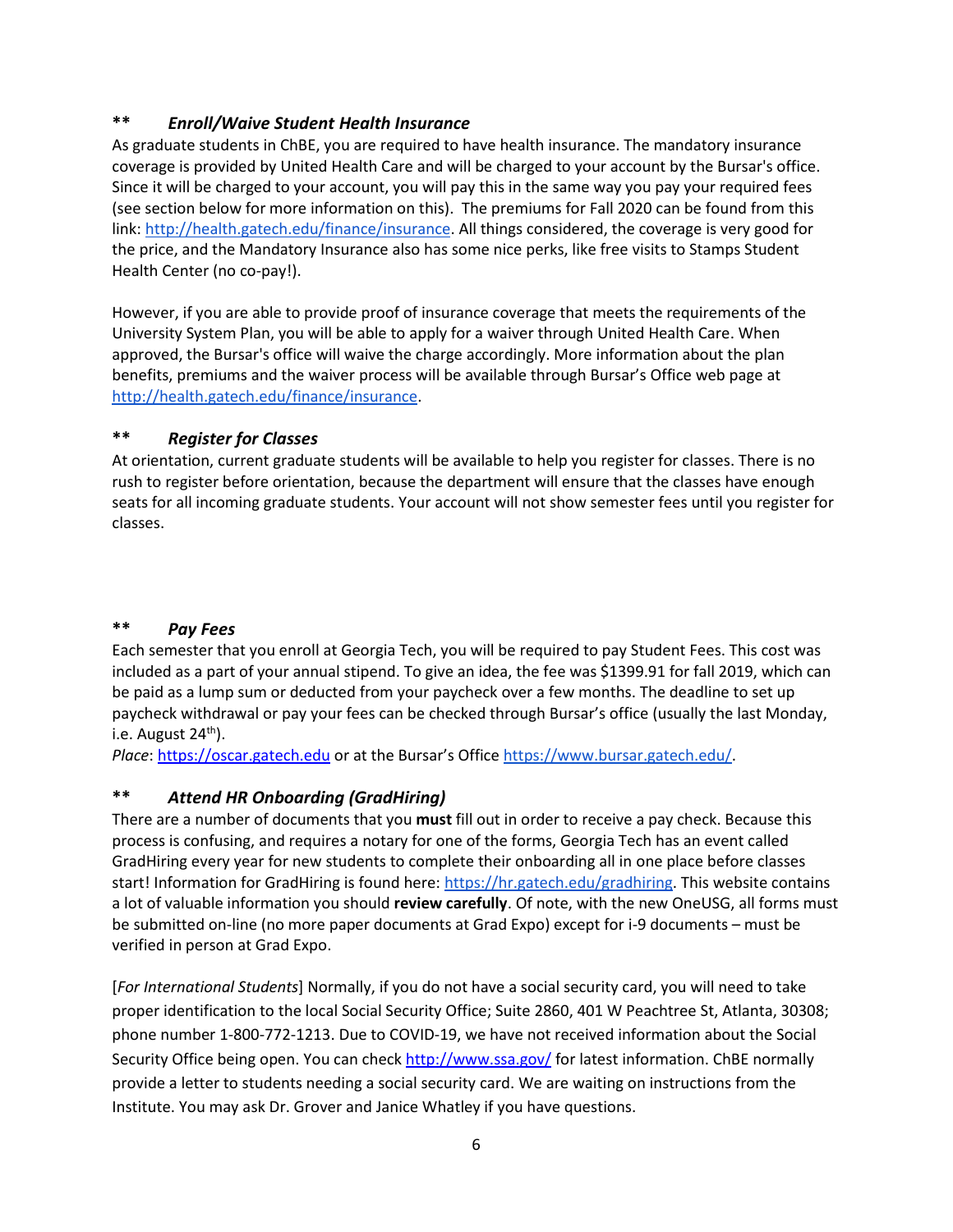#### **\*** *Get Your Student I.D. (BuzzCard)*

Due to COVID-19, the buzzcard application is to be processed online. Check out this link for the detailed application process[. https://buzzcard.gatech.edu/students-parents#block-nodeblock-284](https://buzzcard.gatech.edu/students-parents#block-nodeblock-284)

#### **\*** *Set Up Duo (Two-Factor Authentication)*

Duo is the two-factor authentication platform that Georgia Tech uses for all online account access. You may self-enroll in Duo online during the first two weeks of the semester. The following link provides detailed instructions on how to do so[: https://faq.oit.gatech.edu/content/how-do-i-enroll-myself-self](https://faq.oit.gatech.edu/content/how-do-i-enroll-myself-self-enroll-two-factor-authentication)[enroll-two-factor-authentication](https://faq.oit.gatech.edu/content/how-do-i-enroll-myself-self-enroll-two-factor-authentication)

If you attempt to set up your Duo account online and see a message that says "Access Denied," you will need to get this set-up in person with either the ChBE IT staff (located in ES&T L2224 or L2245) or by going to the Technology Support Center (TSC) near the Starbucks in the Clough building. You should bring your BuzzCard and the smartphone you wish to use to connect to your account. To save time, consider pre-installing the DUO MOBILE app on your phone. More information is found at: <https://www.twofactor.oit.gatech.edu/>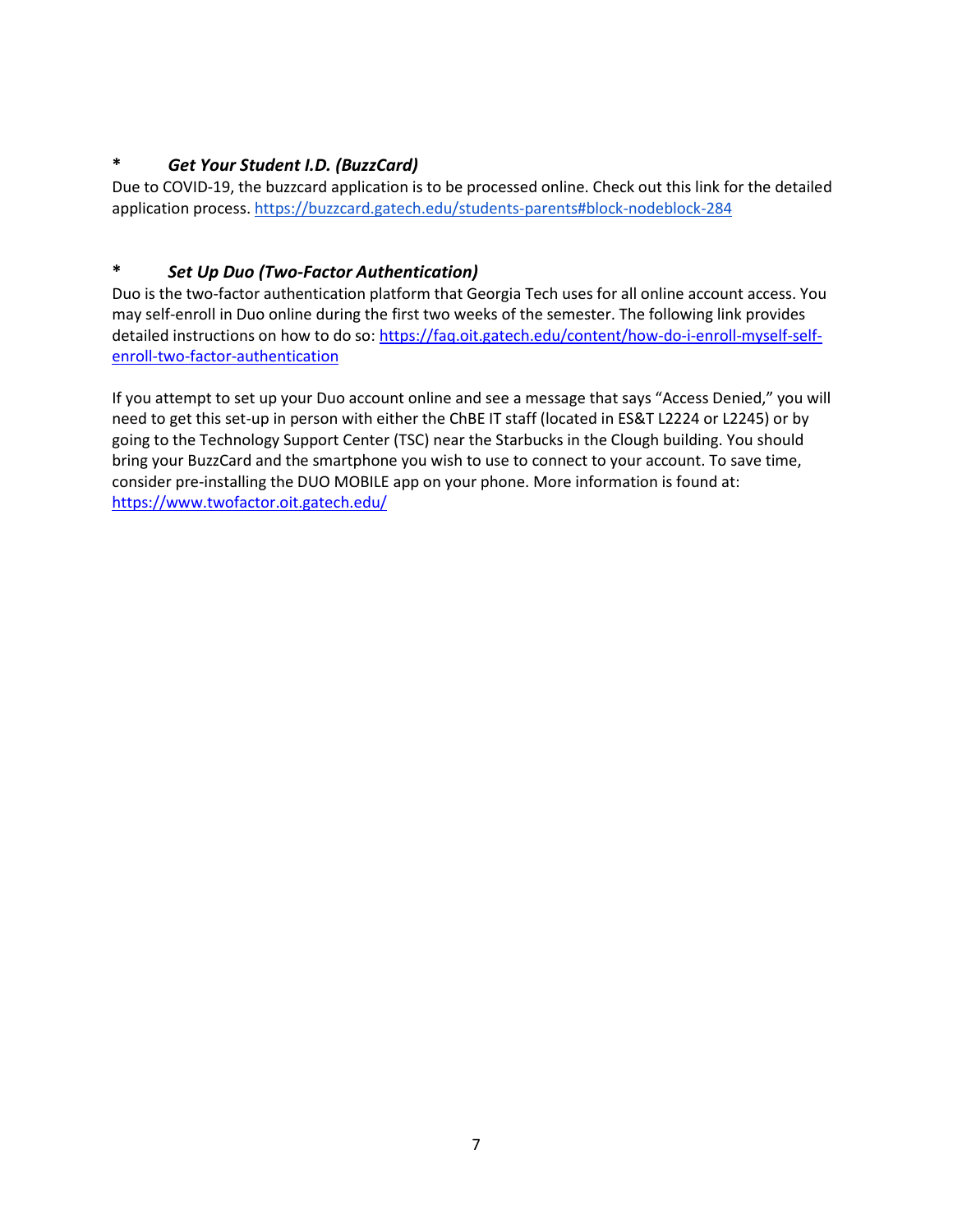## <span id="page-7-0"></span>**USEFUL WEBSITES**

Important Sites:

Contrary to what your advisor may try to tell you, the internet is a good source for some information. Georgia Tech posts lots of information online and you can even accomplish a number of tasks online so that you don't spend your day waiting in line. Here's a quick‐and‐dirty list of useful sites to check out and why.

| www.gatech.edu                  | Georgia Tech Main website                             |
|---------------------------------|-------------------------------------------------------|
| www.chbe.gatech.edu             | School of Chemical & Biomolecular Engineering website |
| https://oscar.gatech.edu        | Registration, Account Info, Student Records           |
| www.pts.gatech.edu              | <b>Parking Services</b>                               |
| www.housing.gatech.edu          | <b>Housing Services</b>                               |
| www.buzzcard.gatech.edu         | <b>Buzzcard Services</b>                              |
| www.health.gatech.edu           | <b>Health Services</b>                                |
| www.oit.gatech.edu              | GT account access                                     |
| http://map.gtalumni.org         | Campus Map                                            |
|                                 |                                                       |
| <b>Other Useful Tech Sites:</b> |                                                       |
| www.ramblinwreck.com            | <b>GT Sports</b>                                      |
| www.library.gatech.edu          | You'll learn this one soon enough                     |
| www.crc.gatech.edu              | Campus Recreation Center (the gym and courts)         |
| www.nextbus.com/                | Next Bus on Campus                                    |
|                                 |                                                       |

#### Atlanta & General Interest Sites:

| www.itsmarta.com        | MARTA transportation info                              |
|-------------------------|--------------------------------------------------------|
| www.citysearch.com      | Reviews, addresses, and hours for restaurants and bars |
| www.creativeloafing.com | Creative Loafing Atlanta Entertainment Guide           |
| www.craigslist.org      | Apartments, Furniture, Miscellaneous                   |
| phd.stanford.edu        | <b>Graduate School Humor</b>                           |
| www.atltodo.com         | Daily events in Atlanta                                |

#### Useful Apps for your smartphone:

| Campus maps and real-time trolley and bus locations               |
|-------------------------------------------------------------------|
| Atlanta public transit stop locations and times                   |
| Basically taxi services, but cheaper and more reliable            |
| Reviews of restaurants, stores, and other services around Atlanta |
|                                                                   |

\*\* Once you have your Georgia Tech email address, you can add the email to your Facebook profile and join the following groups:

| <b>GT Thrift Shop</b> | Online marketplace for students to sell and buy goods |
|-----------------------|-------------------------------------------------------|
| GT Room Search        | Group to find roommates and housing.                  |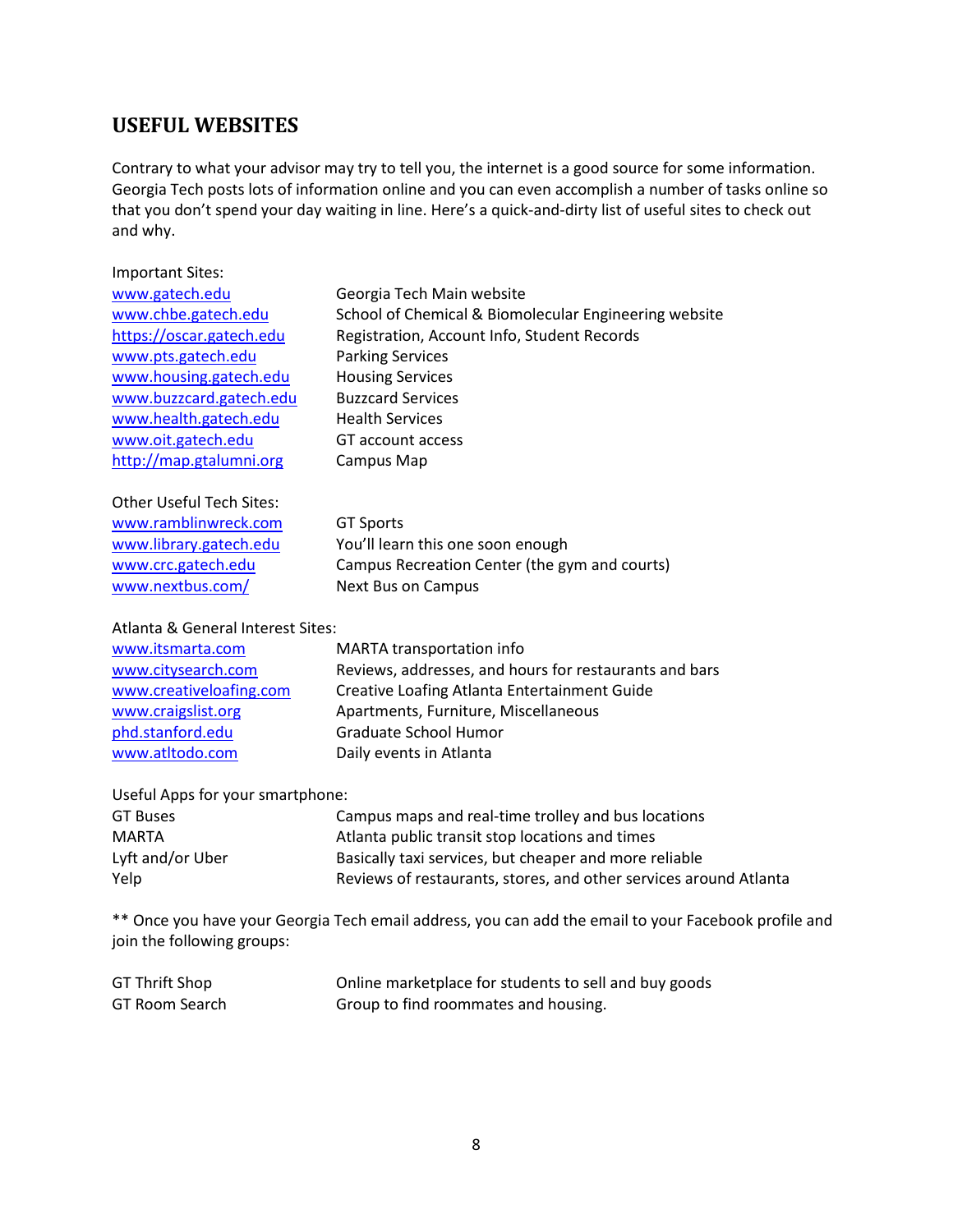## <span id="page-8-1"></span><span id="page-8-0"></span>**CHEMICAL & BIOMOLECULAR ENGINEERING**

#### *General School Information*

Upon your arrival at Georgia Tech, you will attend two orientations: a general Georgia Tech Graduate Student Orientation, and a ChBE Orientation, given by faculty and staff of the School of Chemical & Biomolecular Engineering. It is highly recommended that you attend **both**. You will be flooded with important information and handouts, and lots of etcetera. Be sure to ask questions; don't be intimidated by faculty and staff, they chose teaching for a reason. This is a great opportunity for you to resolve any ambiguities about the school and the program. Current graduate students will also be available for questions at the ChBE Orientation, and afterwards will help you register for classes in the ChBE Computing Lab (known by many as "The Dungeon").

If you are receiving full financial support, your tuition will be paid directly to the school by your sponsor. If you are a conditional student and not receiving full support, make sure that you understand what type of payments you are responsible for. \*\*Note: All graduate students must pay their semester fees despite sponsorship. The tuition is significantly reduced from the standard full graduate student tuition, but sometimes the reduction will take a while to be applied. Be patient and wait until the reduction is applied before paying your fees and tuition.

Once advisors are assigned you will be assigned to an office, which could occur right away or after a month or two depending on space, availability, and your need. However, you will wander like an open road drifter until then, more than likely working in the ChBE Computer Lab or the L1 Atrium. Once assigned an office, you'll contact the building manager and pay a single \$25 deposit for your key(s) which will afford you access to your office, the mailroom, your lab(s), and a variety of conference rooms (only applies for if you're in ES&T).

#### *Association of Chemical Engineering Graduate Students*

<span id="page-8-2"></span>The Association of Chemical Engineering Graduate Students, AChEGS (pronounced 'A KEGS'), is an organization of which you are a de‐facto member. The current officers are:

President – Jiahe Huang Email – [jhuang464@gatech.edu](mailto:jhuang464@gatech.edu)  Vice-President – Rahul Venkatesh Secretary – Hannah Holmes Email – [rvenkatesh6@gatech.edu](mailto:rvenkatesh6@gatech.edu) Email – [hholmes33@gatech.edu](mailto:hholmes33@gatech.edu) Treasurer – Ojuolape Oghenetega Social Chair – Valerie Kay Email – [lape.oghenetega@gatech.edu](mailto:lape.oghenetega@gatech.edu) Email – [vkay3@gatech.edu](mailto:vkay3@gatech.edu)  Service Chair – Sabrina Westgate Intramural Coordinator – Jose Lopez Email – [swestgate3@gatech.edu](mailto:swestgate3@gatech.edu) Email – jose.lope[z@gatech.edu](mailto:jmlopez13@gatech.edu)

The mission of AChEGS is to support graduate students by creating opportunities for social engagement, professional development, and service. In pursuit of this mission, AChEGS organizes several frequently recurring events, such as social (happy) hours, faculty lunches, and volunteer activities. AChEGS also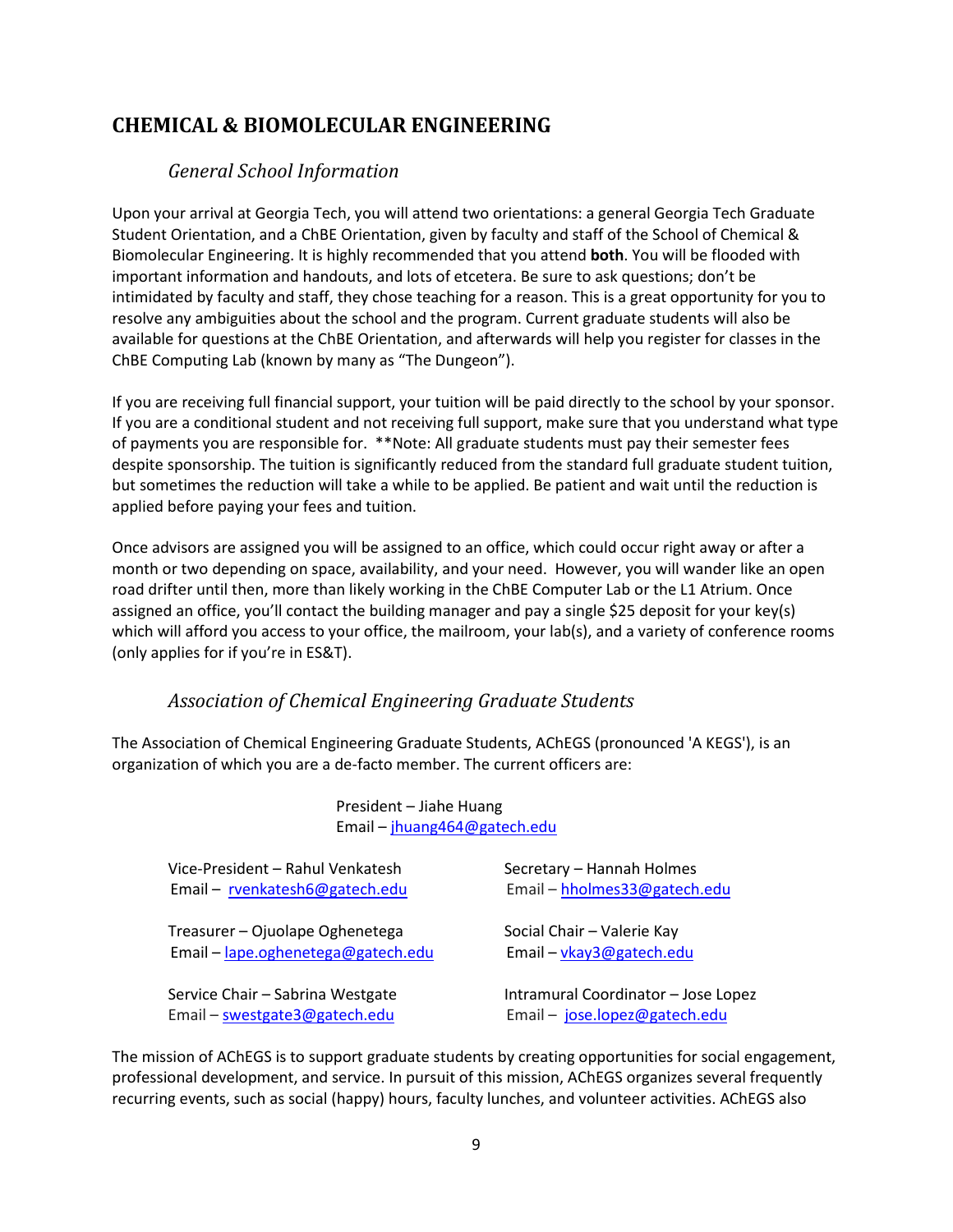provides athletic opportunities, by fielding numerous intramural sports teams that compete against other departments in the GT Graduate League. Sports include, but are not limited to: soccer (indoor and outdoor), volleyball, basketball, dodgeball, softball, and ultimate Frisbee. Volunteer events are diverse, and include service in Science Olympiad, performing experiment demos at local schools in underprivileged neighborhoods, planting trees, and aiding local relief organizations, such as the International Rescue Committee (aid for refugees, asylees, and victims of human trafficking). AChEGS also provides a peer-mentor program, providing a platform for students to connect and assist each other through various challenges, such as adjusting to a new city/country and work/life balance.

AChEGS is also a platform by which the graduate students and the school can communicate. The organization seeks to be an advocate for students, where they can securely voice concerns or ideas for improving their experience in the department. Student concerns can be brought up at meetings or in private with a duly appointed representative of AChEGS, and will then be referred to the appropriate faculty or staff members. AChEGS also hosts a yearly Town Hall meeting, open to all ChBE graduate students, where student ideas and concerns are discussed directly with the department chair and graduate program coordinators.

#### **Follow AChEGS on Instagram:** Name: gt.achegs

Link[: https://www.instagram.com/gt.achegs/](https://www.instagram.com/gt.achegs/)

**Visit the AChEGS website:** <http://achegs.chbe.gatech.edu/>

#### *Academics*

Class work is an important part of the graduate school process and will be the most significant part of your fall and (possibly) spring semesters. All of the information you want to know about these requirements and others can be found in the Graduate Handbook at [http://www.chbe.gatech.edu/graduate/handbook.](http://www.chbe.gatech.edu/graduate/handbook) Seven classes are required and will generally be completed in the first year. The standard fare for incoming students is shown below, with "Thesis" hours making up the difference between class hours taken and 21 hours, the required (and maximum) number of hours to be taken in the Fall and Spring semesters.

Unless you are exempt from some of the required classes, **DO NOT** attempt to take any electives during your first semester. You'll have plenty of time to pick up your remaining classes (3 for your minor) during the rest of your time at Tech. You can use OSCAR [\(https://oscar.gatech.edu/](https://oscar.gatech.edu/) or access it through Buzzport a[t www.buzzport.gatech.edu\)](http://www.buzzport.gatech.edu/) to survey the class offerings. The Chemical & Biomolecular Engineering handbook that you will receive at orientation (also on the page linked above) explains many of the details about academics, and it is a good idea to read through that section.

I know the aforementioned seems overwhelming, but keep these things in mind:

• This is Chemical & Biomolecular Engineering graduate school! It is supposed to be challenging, or else everyone would be here.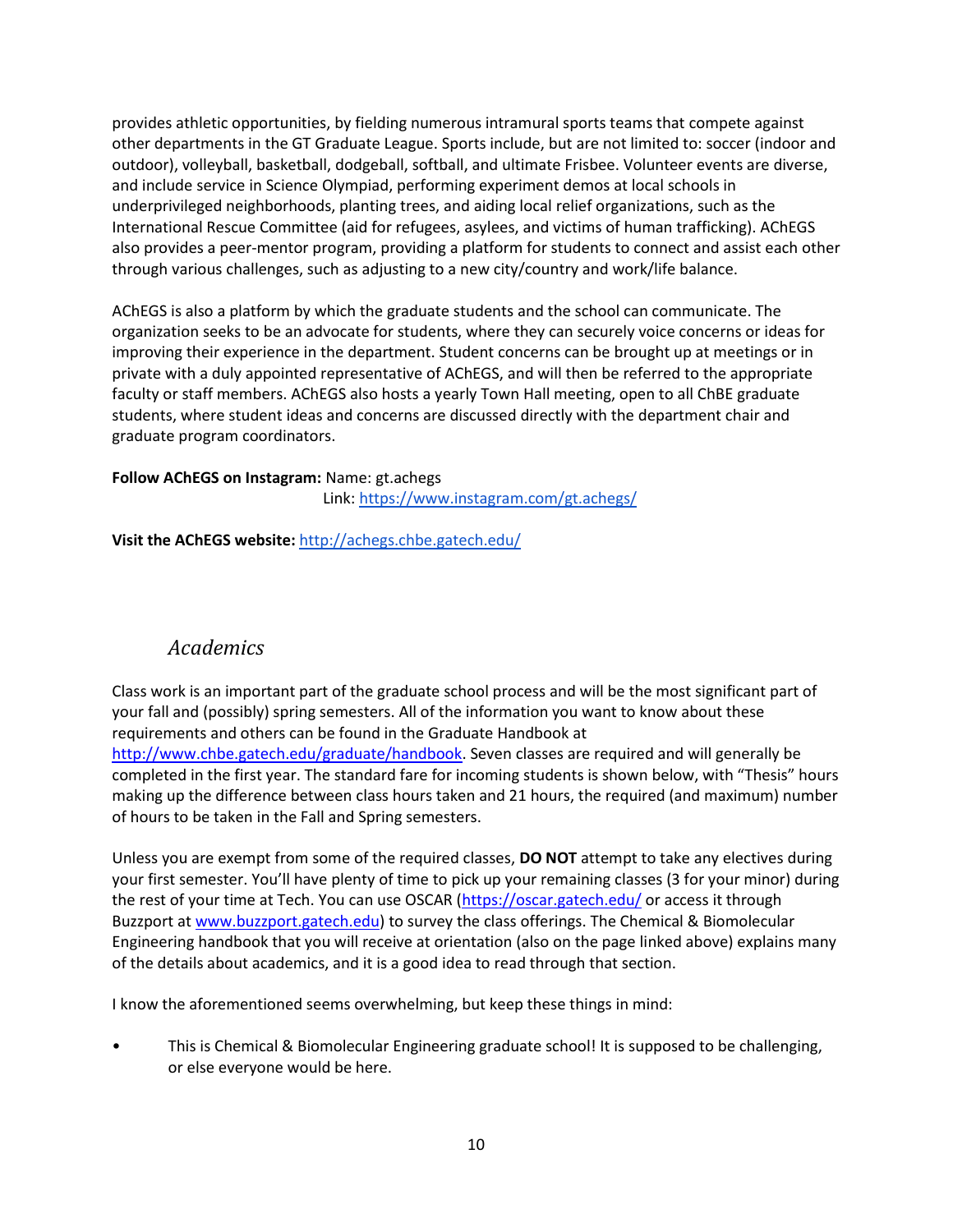- You won't have an advisor until late in the fall semester, so *you won't have any research responsibilities until then*. Quite a few advisors do not expect students to be in the lab until qualifying exams are over (January), but some do.
- All of us here have been through it and we have survived with just a few cuts and bruises, so don't hesitate to come to us when the going gets tough.

#### *Advisor Selection Process*

<span id="page-10-0"></span>Early on in the fall semester, faculty members will begin giving short presentations about their research and the various research projects available in their groups. These will take place in the first few weeks as a set of required seminar sessions for new graduate students. You will also receive a list of the available funded projects. Based on the presentations and available projects, you should contact the faculty you would like more information from and set up one-on-one meetings where you can discuss at length the professor's research, policies, philosophies, etc. Use these meetings to get to know the professor and his/her research group. It is also **highly recommended** to talk to the graduate students in the lab(s) you are interested in. This will give you a better perspective on the type of work that goes on in the lab and what the advisor expects, as well as demonstrate your interest in working for that advisor, as advisors will often ask their students who they met with. It is encouraged to consider a variety of faculty and projects and to keep a very open mind during the advisor search (i.e. do not concentrate on a single specific subject area). It is often most important to find an advisor with whom you are personally compatible. This is your chance to see all the neat research going on in the school, so take advantage of it! You may discover you are fascinated by something you hadn't considered before. Your advisor preferences are normally due in late September or early October. You will be asked to submit a list of 8 faculty members and projects that you would be interested in working on. Shortly thereafter, you should receive your advisor assignment. This will be discussed in greater length at orientation.

## *Qualifying Examination*

<span id="page-10-1"></span>The qualifying exam consists of a 1-hour oral presentation to a committee of three faculty members. A week prior to your exam, you will receive a journal article covering a topic incorporating principles of Thermo, Transport, and Kinetics (so study extra hard for those classes in the Fall!). During your exam, you will give a 10-minute presentation to your committee, in which you will summarize the main research objectives, results, and conclusions of the paper and, most importantly, provide a **critique** of the work. In this critique, your committee will expect you to discuss the paper's impact/originality, suitability of the methods to answer the research question, directions for further research, data analysis and interpretation (does the data support the conclusions?), and safety issues. When your presentation is over, the remainder of the exam consists of a Q&A session. The Q&A portion of the exam tests your knowledge of chemical engineering fundamentals, which should focus mostly on the material learned undergraduate classes. Topics vary widely, but to give you a general idea, expect to receive questions on chemical/phase equilibrium, shell balances, adsorption isotherms, and reactor design equations. Most questions will focus on how these fundamentals can be applied to the research presented by the paper, but straightforward conceptual questions (regarding equations, definitions, derivations, and dimensionless numbers) are fair game as well.

For first year students, AChEGS serves as a resource to help you prepare for your qualifying exam. AChEGS will host a general information session and panel discussion, where students will describe the format of the exam, explain how to prepare, and share strategies and perspectives to help you perform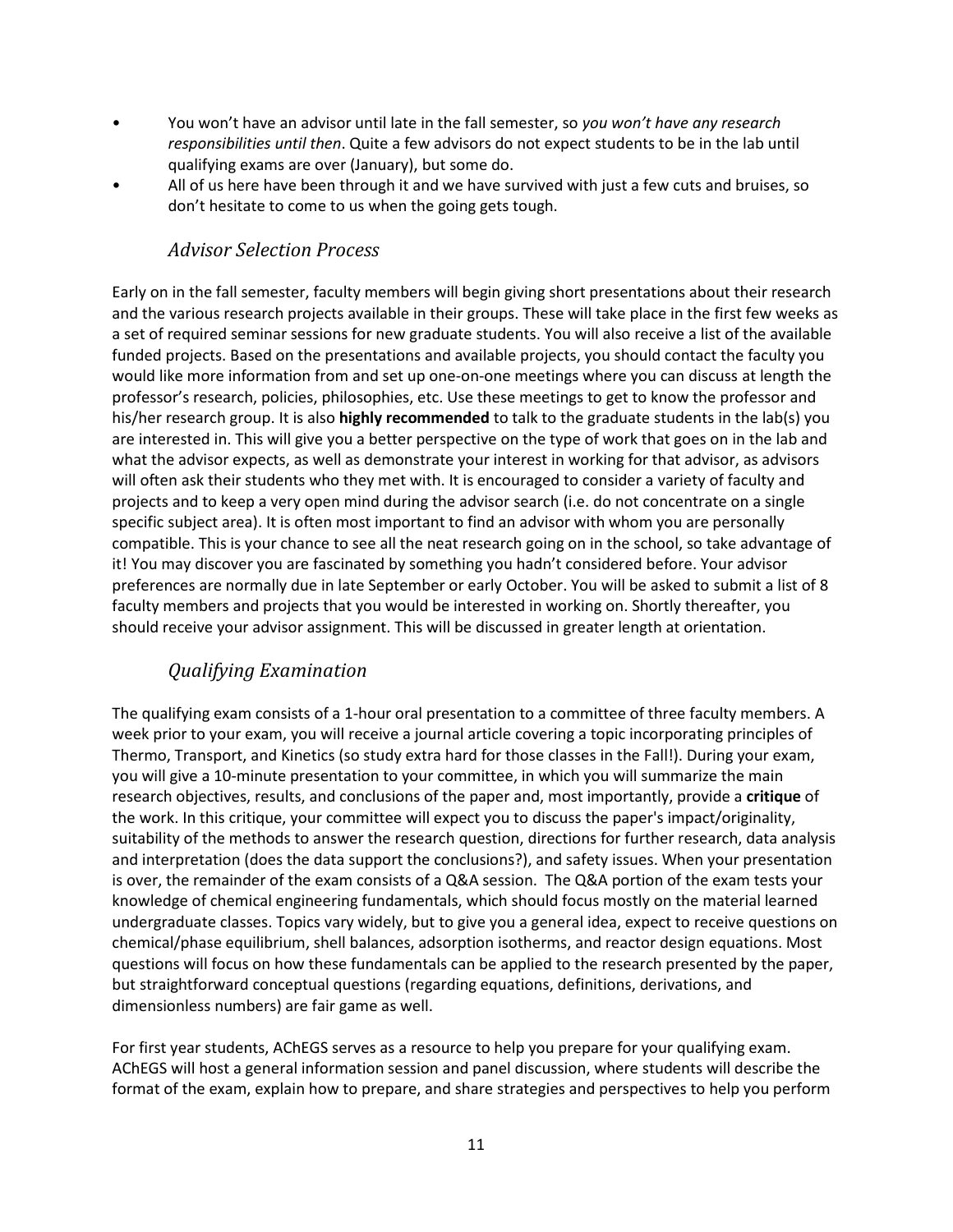well on the exam. In addition, AChEGS will host a practice qualifying exam, available to all first year students. Participation in the practice qualifying exam is **HIGHLY RECOMMENDED**. During times influenced by COVID-19, whether the format of practice qual is in-person or online remains to be determined and we will keep you informed.

Students seeking a PhD are **required** to take the qualifying exam in January during their first year. In addition, PhD-seeking students must obtain a GPA of 3.2 or higher by the end of the Spring semester in their core curriculum classes (Fluids, Thermo, Kinetics, Math Modeling, Mass Transport). Master's students are not required to take the exam but are generally encouraged. Your fall classes are the best way to start preparing for the qualifying exam, so study hard knowing that you need the material for more than just the next test. Bringing your undergrad textbooks/notes to Georgia Tech is also highly recommended. They will be a great resource to help you brush up on important topics that may not be covered in your Fall classes, but could be asked by your committee on the qualifying exam.

## *Teaching Assistants*

<span id="page-11-0"></span>ChBE PhD students are required to TA a total of three times and supported MS students are required to TA twice. The workload for a TA assignment is expected to be about 10-15 hours a week (give or take, depending on the class/professor). Since your first semester is fully-loaded with classes, first‐year grads will not TA in the Fall. However, you will be completely eligible in the spring or summer of your first years. If you feel a strong desire to TA for a certain class, feel free to email the Associate Chair for Graduate Studies, Martha Grover, and she may be able to accommodate you.

## *Mail (the slow kind)*

<span id="page-11-1"></span>Chemical & Biomolecular Engineering graduate students automatically have boxes in the mailroom of the ES&T building on the first floor. Mail going through Georgia Tech is slower than regular mail at Christmas, so most people prefer to have letters from home, friends, etc. sent to them through their apartment addresses. If you live on campus, well then I guess you get the brunt of the system.

If you are going to be living in a dorm or don't know your new apartment address at this time and you want to give your friends and family an address before you leave, following is the address where you receive mail (remember, you won't have access to your ChBE box until after the orientation meeting):

(your name) Georgia Institute of Technology School of Chemical & Biomolecular Engineering 311 Ferst Drive Atlanta, GA 30332‐0100

## *Computing*

<span id="page-11-2"></span>The School of Chemical & Biomolecular Engineering is PC based. Therefore, for personal compatibility, the Windows PC is favored by students over a Mac. Most of your computer needs will be served by the PC lab in ES&T (room L2230‐32). This facility is open exclusively to Chemical & Biomolecular Engineering students (grad and undergrad). These computers are connected to the Georgia Tech computing network (GTNET), which provides you with an Internet connection. Besides these computers, you also have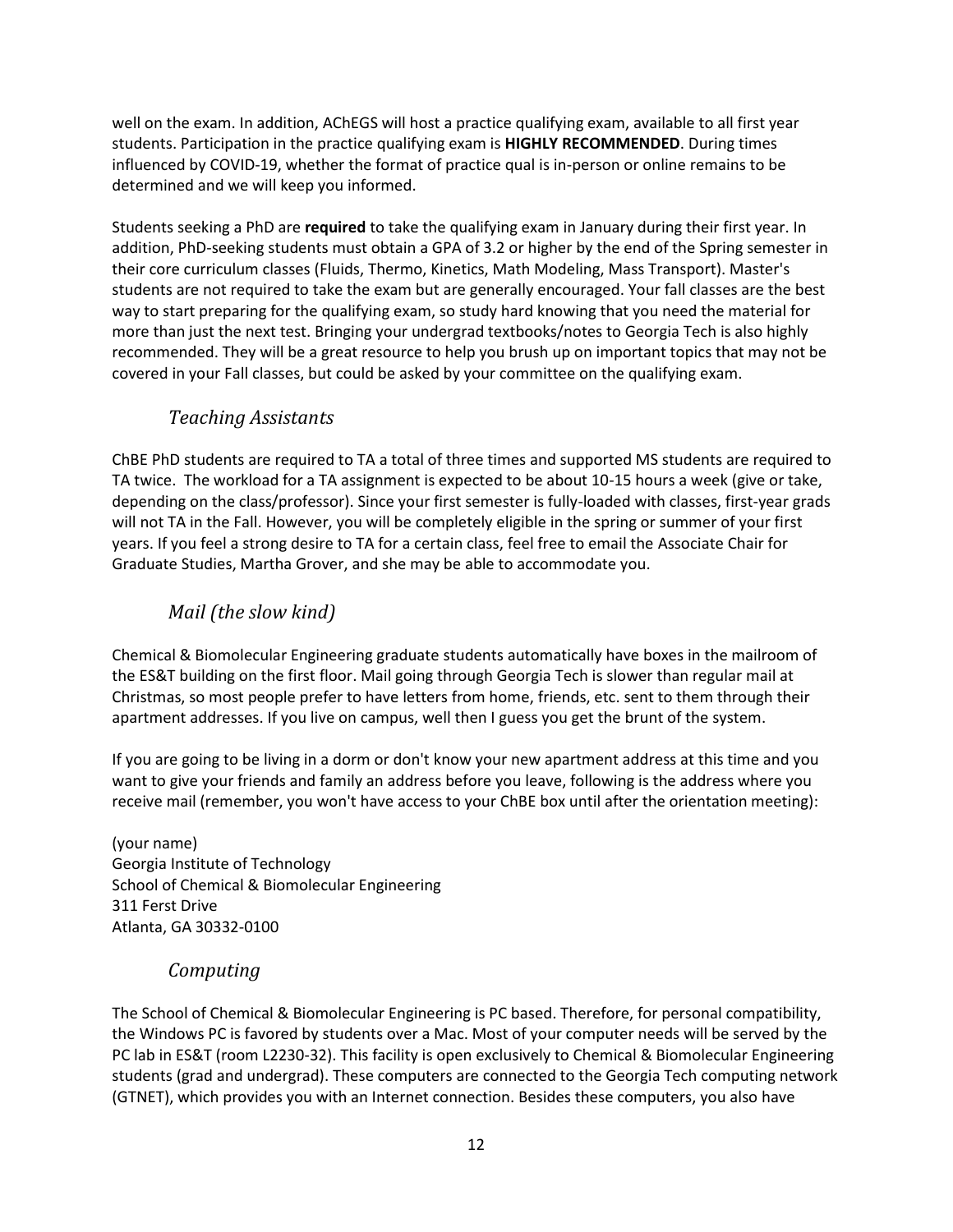access to the Macintosh clusters at the Student Center, Rich Building, and the Library; the DOS clusters in the French Building and Library; and the SUN workstations in the Rich Building. These facilities are open to all Tech students. Most research groups have their own computers.

You will automatically have a Microsoft Outlook account for access to your Georgia Tech email. You receive your login and password for this account when you initially receive your BuzzCard. This account is the one listed on all university directories and is viewed by the Institute as your default account, so most messages from other schools/offices at Tech will be sent to this address. This account is less formulaic (typically FirstInitialLastNameSomeNumber@gatech.edu) and harder to remember. When you are setting up your email inbox, you will have the option of adding an alias (if available) that is easier to remember.

The School of Chemical & Biomolecular Engineering home page can be found at [http://www.chbe.gatech.edu/.](http://www.chbe.gatech.edu/) This is a good way to keep up with departmental announcements. The department has a shared directory which you can access through any computer in the network – usually through a lab/office computer or on a computer in the ChBE computer lab. The shared directory has folders for specific labs (you will get access to your lab(s) folders) as well as some other resources. Most importantly, the directory of past qualifying exams and student-produced solution sets is located on the shared drive.

Through Georgia Tech, you will have access to quite a bit of useful software that you would normally have to pay for, which can be found at [https://software.oit.gatech.edu/.](https://software.oit.gatech.edu/) Some software you can download and install on a personal computer, while some can only be installed on department owned computers.

Any computer related questions or requests for further instructions regarding the computing facilities should be addressed to our IT support team.

| Name          | Email                         | Office                |
|---------------|-------------------------------|-----------------------|
| Kevin Guger   | kevin.guger@chbe.gatech.edu   | <b>ES&amp;T 12245</b> |
| Luz Feliciano | luz.feliciano@chbe.gatech.edu | ES&T 12245            |

## <span id="page-12-0"></span>**GEORGIA TECH INFORMATION AND RESOURCES**

#### *Registration*

<span id="page-12-1"></span>As previously mentioned, you can easily register for classes a[t http://oscar.gatech.edu](http://oscar.gatech.edu/) or through [http://buzzport.gatech.edu.](http://buzzport.gatech.edu/) To login to OSCAR, the username is your GT ID number and the password is your birth date (month, date, and year), UNLESS you already set up your GT Computer Account on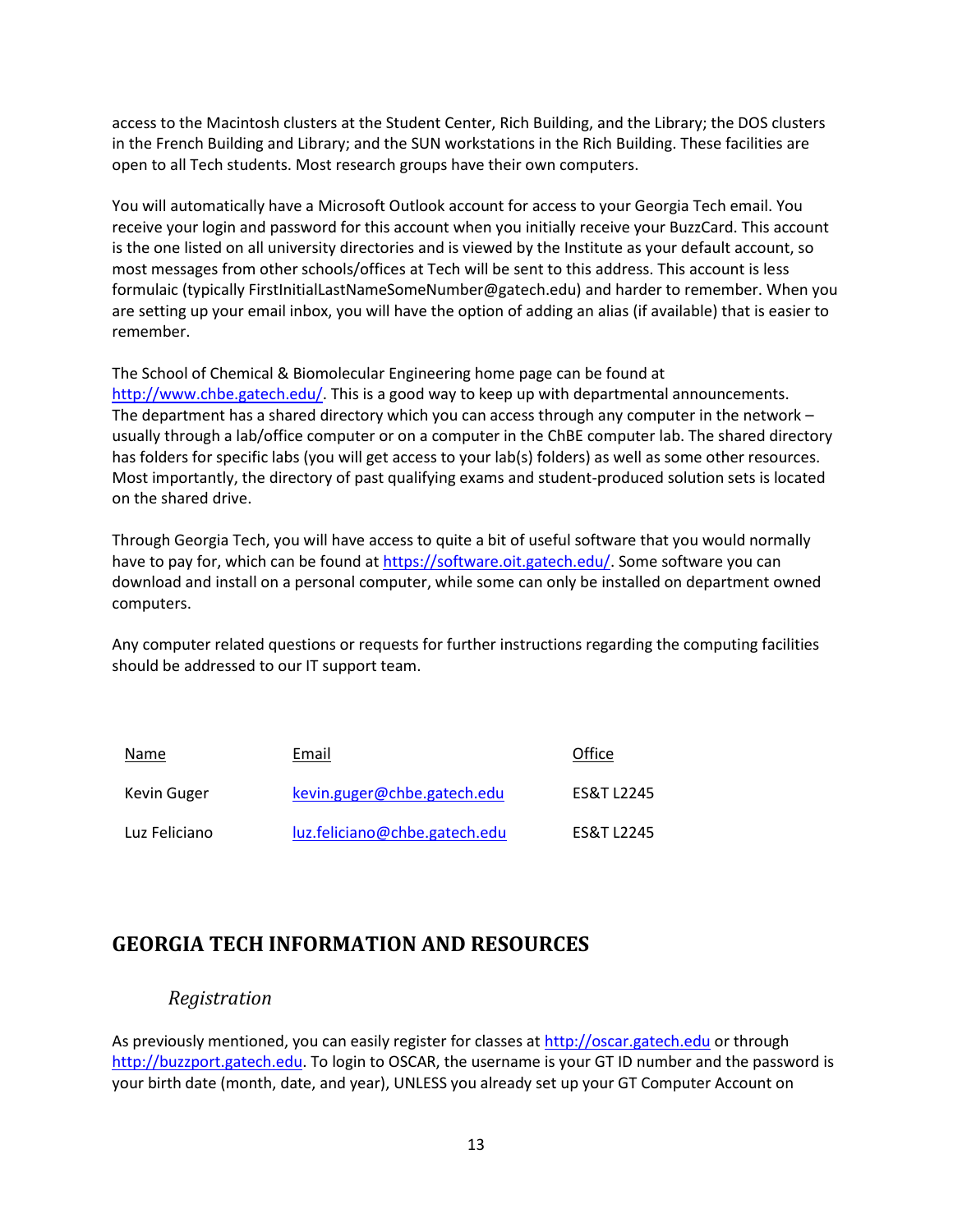Passport. For BuzzPort, also use your GT ID to login, although you may not have access to BUZZPORT until you arrive. If you do not know your GT ID number, go to [www.gtid.gatech.edu.](http://www.gtid.gatech.edu/) *HINT*: Your GTID is essential to obtaining the Buzzcard (student ID) and computer account. Note that OSCAR can be accessed through BUZZPORT now, so you really only need to know one thing: your BUZZPORT username and password.

You should be able to register around the second week of August. You do not need to register for classes before orientation. Registration will be done as a group during orientation so that everybody can have their questions answered at the same time. See the Chemical & Biomolecular Engineering section of this handbook for more information on courses you should register for.

After the semester begins you will have 4 days to add classes and until mid-semester to withdraw. You should be sure to register for enough course hours to cover yourself in case you need to drop a course. Graduate students MUST register for 21 hours to receive reduced GRA/GTA tuition. If you have any questions, ask Dr. Grover, the Associate Chair for Graduate Studies.

#### *Parking and Transportation*

<span id="page-13-0"></span>If you choose to drive to campus for your commute, you should attempt to purchase your parking permit through Parking and Transportation Services (PTS) **BEFORE** arriving to campus. Information, pricing, and parking zone maps are found on the Parking and Transportation Services website [\(www.pts.gatech.edu\)](http://www.pts.gatech.edu/), while the actual permit application is through the DriverSeat Portal [\(driverseat.pts.gatech.edu\)](https://driverseat.pts.gatech.edu/). In recent years, new graduate students have had trouble creating a DriverSeat account and applying for a permit before registering for Fall classes. If you experience trouble with this, you should contact PTS office through phone or email ASAP. Do not wait! You may have to wait in a long line, so come prepared.

There isn't any free, legal street parking within a reasonable distance from campus. You will have to get the permit if you want/plan to drive. An annual parking permit will cost \$795/year. If you are planning to commute with housemates and you can arrange a similar schedule, you may want to purchase a carpool permit (reduced rate of \$695/year) that can be transferred between cars. It is important to note however that both members signing up for the carpool permit are required to live at least 0.5 miles outside campus borders. Your permit allows you access to a single parking zone (see PTS website for parking zone maps) at any time, as well as any non-residential, non-visitor parking area after hours (5pm-8am weekdays, 5pm Friday to 8am Monday).

#### Here is the map for parking zones.

[http://pts.gatech.edu/sites/default/files/images/gt\\_parking\\_zones\\_map\\_2\\_18\\_20.pdf](http://pts.gatech.edu/sites/default/files/images/gt_parking_zones_map_2_18_20.pdf)

The closest parking zone for most Chemical and Biomolecular Engineering homes is the W23 garage. However, this zone is often in high demand, so it may be difficult for incoming students to get access to this specific parking deck. Some other suggested parking zones are listed below, where previous ChBE students have previously purchased a permit when W23 had a waitlist:

- W22 (Dalney Garage) It is very close to W23.
- W21 (Physics/Boggs/Mason) A large, open surface lot right across the street from the BioQuad
- E40 (Klaus Deck) Covered, across the street from ES&T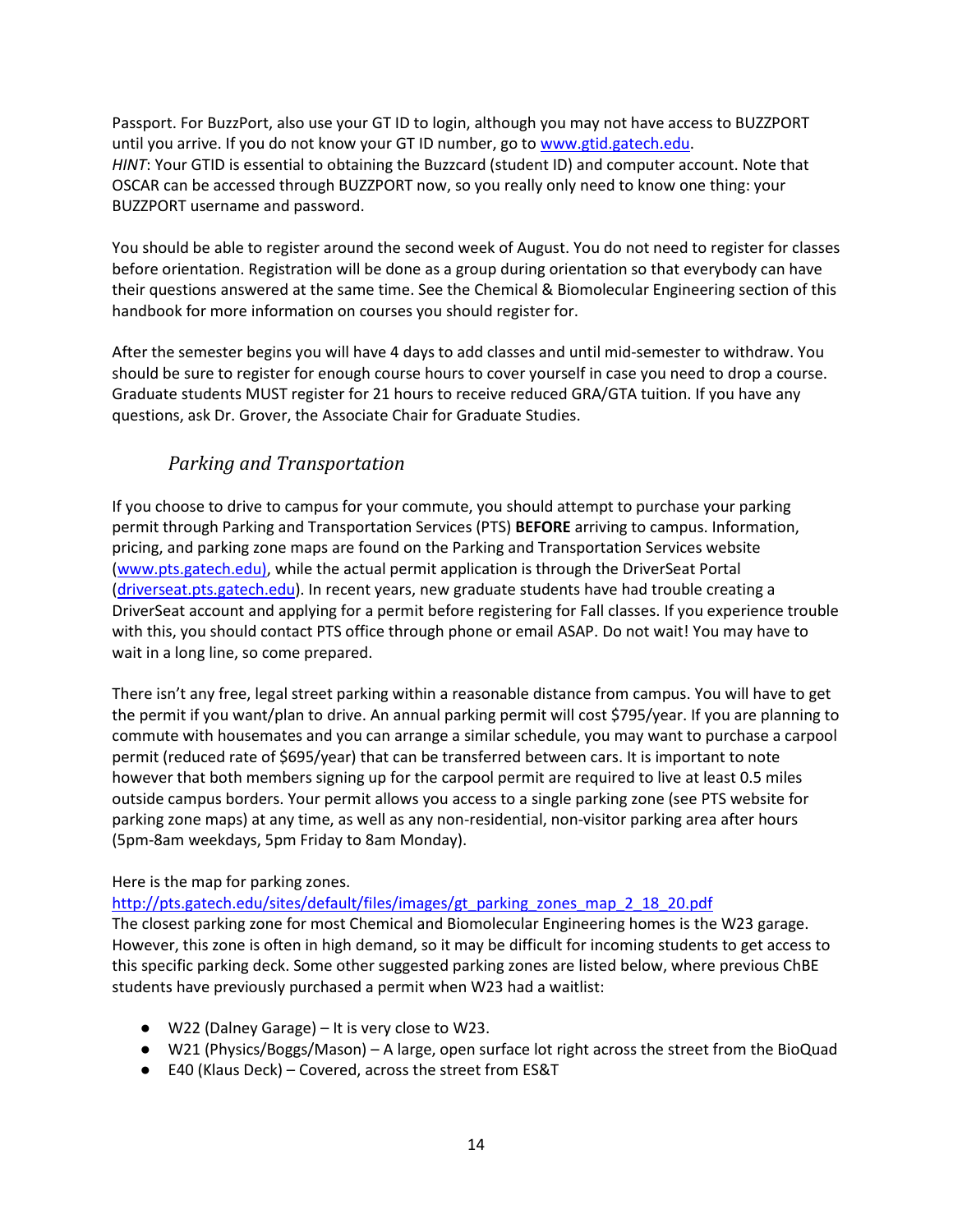- W10 (CRC) The garage that belongs to the Campus Recreation Center (where the gym is). It's about a 10-12 minute walk to the BioQuad via Ferst Dr. It may seem far, but it's a viable option where numerous 2018 first-years were able to get a permit.
- W01 (Tech Pkwy/Ferst Dr) About a 7-10 minute walk down Ferst, but uncovered
- $\bullet$  ER55 (Techwood/Fowler) A shorter walk than the previous two, but from the other direction

During special events (athletic events) you may not be able to park in your usual lot (ER55 and W10 get this occasionally, you'll just be advised to park in a different adjacent lot on a certain day), so check your email from PTS for any temporary situational changes. Parking fines are excessive around here; the best advice is to buy a permit and park in your designated lot during working hours. The fine for those that don't have a Tech permit is \$50 and your car is towed after the third offense.

If you live close enough and want to bike for your commute, you should evaluate whether or not you're comfortable biking based on your location. The Georgia Tech campus itself is very bike-able once you get into it, but outside campus it varies based on location. Atlantic Station and some areas in Midtown are very bike friendly!

The school operates a Stinger (bus) transportation system that travels on several designated routes in and around Home Park (residential area just north of campus). There is also the Tech Trolley, which travels between the CRC, Tech Square, and the MARTA station on 10th street. The Stingerette (404-385- 7433) is an evening, on-call transportation service available when the other buses are not running (it's like a free taxi within a given radius of campus). Some off campus locations have been recently added to the Stingerette route, but require a Safe Ride Home Punch Card (\$20 for 10 rides), which can be purchased at the Parking and Transportation Services office. You can obtain the latest information about this system (such as routes and schedules) after you arrive on campus through [https://pts.gatech.edu/campus-bus-routes.](https://pts.gatech.edu/campus-bus-routes)

#### *Food*

#### <span id="page-14-0"></span>**Tech Square**

Located down 5th street across on eastern side of the interstate. Tech Square is very accessible to ES&T and has many good quality options

- Tin Drum modern Asian fare, highly rated
- Moe's Tex-Mex Burritos
- Ray's New York Pizza offers a lunch buffet
- Atwood's Pizza Very good pizza a little more of a walk from Ray's
- Chuck's Favorite Sandwiches deli-style sandwiches
- Gyro King Greek-style food, specializing in gyros
- Barrelhouse Tavern/pub style food with a wide variety of beer, wine and liquor
- Yogli Mogli Frozen Yogurt
- Starbucks located in the Tech Bookstore
- Umma's House Japanese/Korean Asian fusion
- The Canteen Food-hall style with a handful of great options, including Yalla and Fred's Meat & Bread Co.

#### **Student Center**

Located in the center of campus.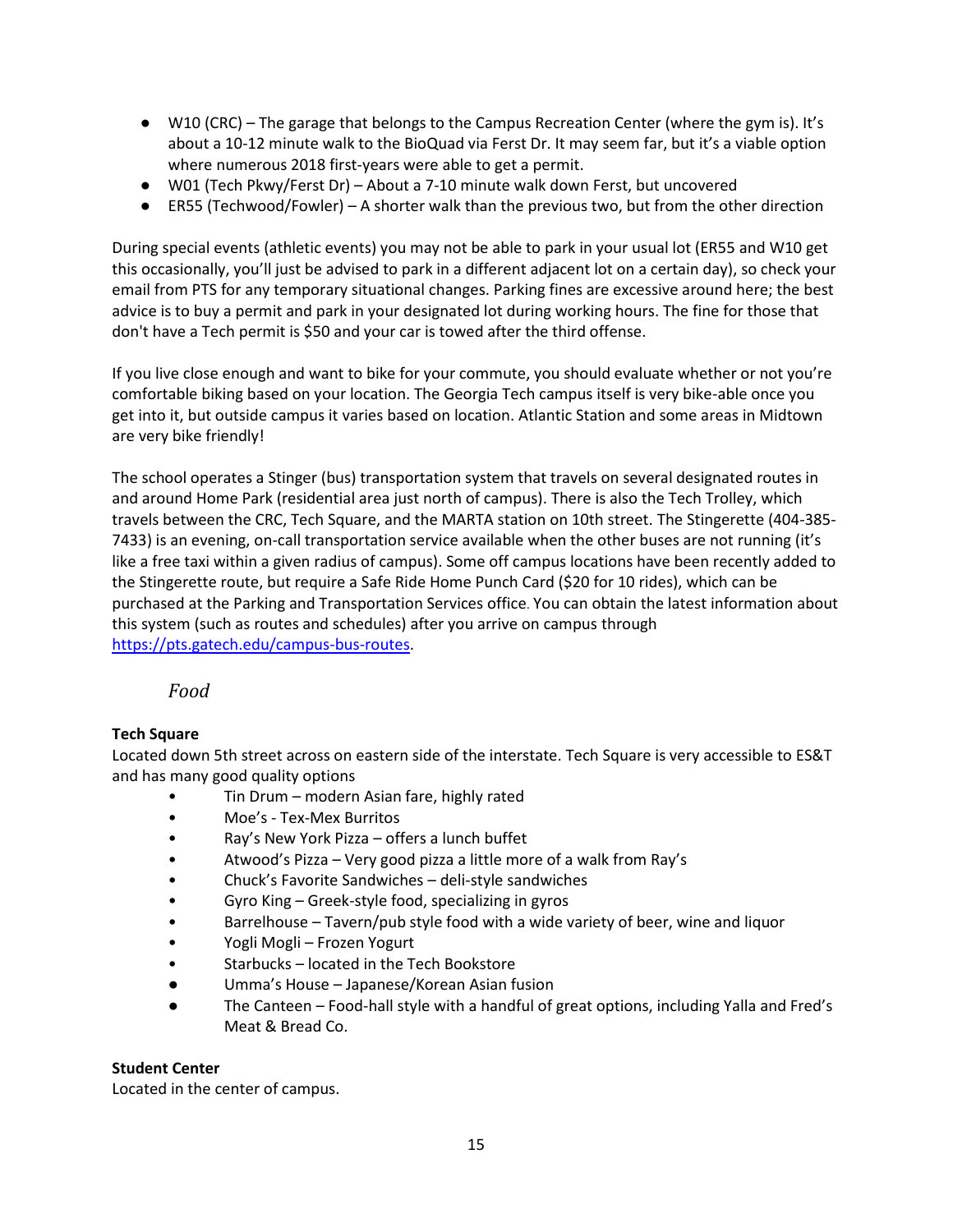- Cafeteria includes Great Wraps, Far East Fusion, Zaya Mediterannean, Rosita's Cantina, Dunkin' Donuts, Café Spice (Indian), Salad Bar, Deli, Grill, and Hot Entrees.
- Chick-fil-A fried chicken sandwiches, biscuits, nuggets
- Pizza Hut Express a half‐size that offers individual pizzas and breadsticks
- Subway
- Panda Express fast casual American-Chinese restaurant

#### **Other Food**

Various locations around campus.

- Food Trucks A rotating selection of food trucks set up on Tech Green for lunch during weekdays
- Rocky Mountain Pizza technically off‐campus, located at corner of Hemphill and Tenth streets serving pizza, burgers, wings, and cheap beer. Their trivia night is highly attended by GT students.
- West Village Dining Hall ‐ west side of campus.
- Brittain Dining Hall east side of campus.
- Sandwich and Coffee Stands multiple locations across campus, including IBB and EBB offer Starbucks coffee, sandwiches, soups, and other options, depending on location

## <span id="page-15-0"></span>*Health Center*

You **MUST** have all of your immunizations prior to registration!!!

You will receive more information about immunizations from the School if you are an international student, but know that there are options for taking care of this matter on campus.

A health fee is included in your general fees and it covers most of the available services. The Health Center on campus has a number of doctors available for consultation every day of the week (during Fall and Spring semesters), and there is no charge for these visits if you have paid your fees‐‐just bring your ID. You need to call to make an appointment with one of the staff physicians at (404) 894‐1420 or online a[t www.health.gatech.edu.](http://www.health.gatech.edu/)

The health center has a pharmacy that will fill most of your prescriptions at no cost to you. The health center also does some minor lab testing, x-rays, and has physical therapy equipment. Specialists, such as an orthopedic surgeon, dermatologist, and allergist (you get 1 free box of allergy medication each semester too!), visit the clinic periodically and can be seen for a nominal fee. Call the clinic to make arrangements.

The health center offers gynecological services and examinations at selected hours during the week for a minimal fee; you should call the Women's Clinic for times and appointments at (404) 894‐1434. Pregnancy testing and other common tests are either free or available at a nominal charge. Various related prescriptions can be filled at low cost also. Allergy injections are given free at Tech if you provide the necessary documents and solutions, but the health center does not do allergy testing. There is also a private dental practice on the second floor of the STAMPS building, called Tech Dentistry.

Georgia Tech also has many resources available for mental health. The psychiatry clinic located in STAMPS provides psychiatric services and medication management, and the downstairs pharmacy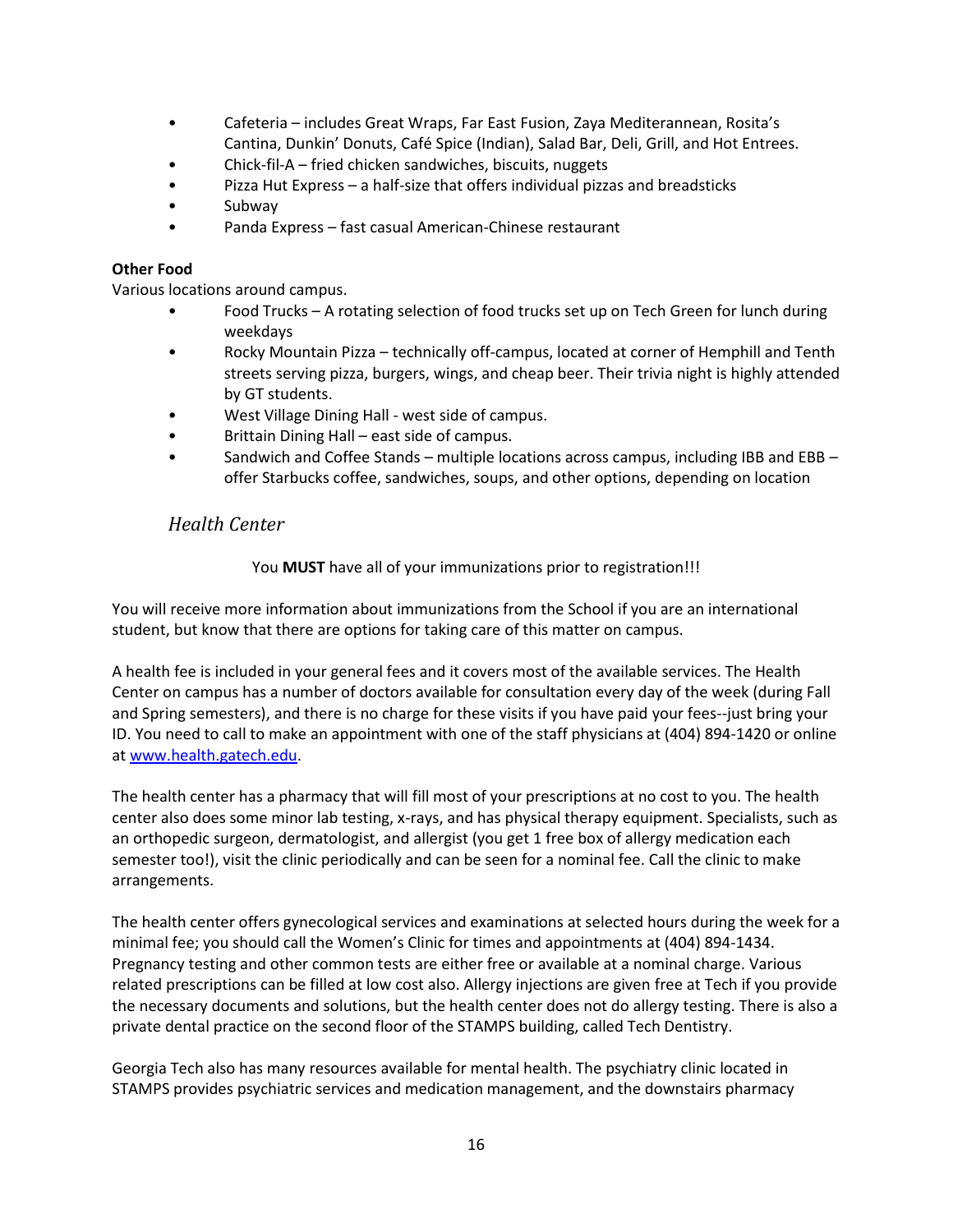makes picking up these prescriptions very convenient. Georgia Tech also has an on-campus counseling center, located in the Smithgall Building, which offers many services, including: individual, group, and couples counseling, as well as counseling for life skills and career. Lastly, the counseling center also has a "Counselor on Call" for urgent mental health concerns. This 24-hour line can be reached at: (404) 894- 2575.

If you are married, your spouse may also use the health center. Your spouse must pay the regular student health fee during the first two weeks of each semester. You need to bring your spouse, along with his/her ID and fee money, over to the health center and have them validate the ID. This coverage is not available for anyone other than legal spouses (i.e. children).

In accordance with the guidelines and recommendations of the United States Public Health Service, all students with AIDS (Acquired Immune Deficiency Syndrome), ARC (AIDS Related Complex) or HTLV‐III infection (Human T‐Cell Lymphotropic Virus‐III) are directed to report this fact to the Director of Health Services as soon as they arrive on campus. Confidentiality will be maintained. Support and counseling for these students is also available.

<span id="page-16-0"></span>Further questions should be directed to the Health Center at (404) 894‐2584.

#### *Campus Library*

You may spend a good deal of your life at Tech in the library, so you may want to know a little about it ahead of time. You must have your student ID with you to enter the library.

The library is open 24 hours every day for students, except during certain holidays and events.

The library can be a good place to study, as some floors have been designated as quiet study areas. The East Wing is generally quieter than the West Wing, where group studying is permitted. Graduate students may rent lockers, and sometimes even small study carrels can be reserved. Lockers may be obtained for your entire stay at Tech for a \$10 deposit, as long as you renew your locker key at the beginning of each semester.

The Georgia Tech Online Catalog, GTEL, is part of the library's Online Information System. Using the Online Catalog, you can search for books and periodicals (1985 ‐ present) using key words and phrases. To master use of GTEL, check the Information Desk for a schedule of an hour course and/or for an information package. GTEL is now also conveniently accessible via the Internet at [http://www.library.gatech.edu.](http://www.library.gatech.edu/) Older graduate students should be well versed in navigating this Mess; feel free to ask someone if you have questions.

The Circulation Desk is located on the main floor  $-1$  East (to your right as you walk in). Since we are grad students, we have the ability to check out books for an entire semester. You may renew your books by calling the circulation desk before the item is due or on the library website. A late fee of 25 cents per item per day is charged for overdue items. These fines add up quickly, so try to remember to return or renew.

#### <span id="page-16-1"></span>*Student Center and Student Services*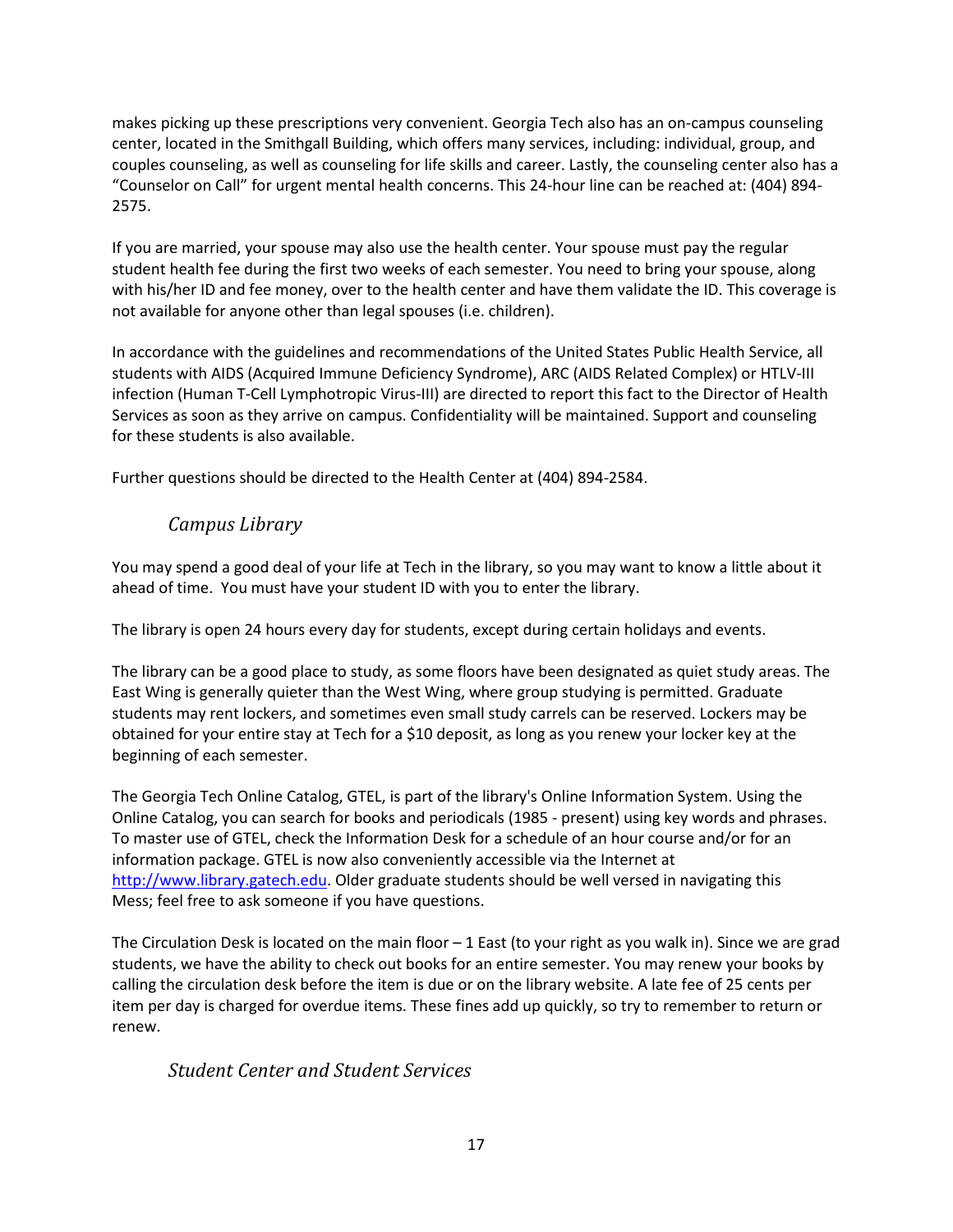The Student Center has lots to offer. The post office and food have already been mentioned. You can also find the following in the Student Center:

- 
- 
- 
- 
- 
- \* meeting rooms \* ATMs
- 
- 
- \* Haircuttery
- \* auditorium \* crafts center
- \* bowling alley \* billiard tables
- \* game room \* piano practice room
- \* ballroom \* information desk/Box Office
- \* art display gallery \* music listening room
	-
- \* College Optical \* Student Travel Agency
- \* TVs and Computers \* Burdell's Convenience Store

You can reserve the meeting rooms or register for optional classes such as ballroom dancing, automotive maintenance, etc. at the information desk. You can find out pretty much anything about Tech at the information desk, if you know what to ask. Discount tickets to Tech events (excluding sporting events) can be purchased at the Box Office with a Tech ID (2 tickets per ID).

Behind the Student Center is the Student Services Building (also known as the Flag Building because it displays the flags of all countries represented by students at Tech). This building houses:

- The Graduate Student Senate
- Housing Services
- Office of Student Affairs
- Counseling Center
- Women's Resource Center
- LGBTQIA Resource Center
- Erato (Literary Magazine)
- Blueprint (Yearbook)
- Technique (Student Paper)
- WREK (campus FM radio station)
- ...and many other student organizations

<span id="page-17-0"></span>These organizations are always looking for talented and/or interested people to join.

#### *Bookstores and Textbooks*

The primary location for purchasing textbooks is the Barnes & Noble @ Georgia Tech Bookstore, located in the heart of Technology Square. The bookstore is 43,000 square feet and is located at the corner of 5th and Spring Streets. Take advantage of the more than 80,000 general reading and reference titles, grab a cup of coffee in the 78 seat Starbucks Coffee Café, pick out your favorite CD or DVD, or purchase various Georgia Tech paraphernalia. The best feature of Barnes & Noble is that you can find out what your textbooks will be by following the links on the websit[e http://gatech.bncollege.com/.](http://gatech.bncollege.com/) A word to the wise, the ChBE Safety and Math Modeling textbooks are only recommended, and the kinetics textbook is available online.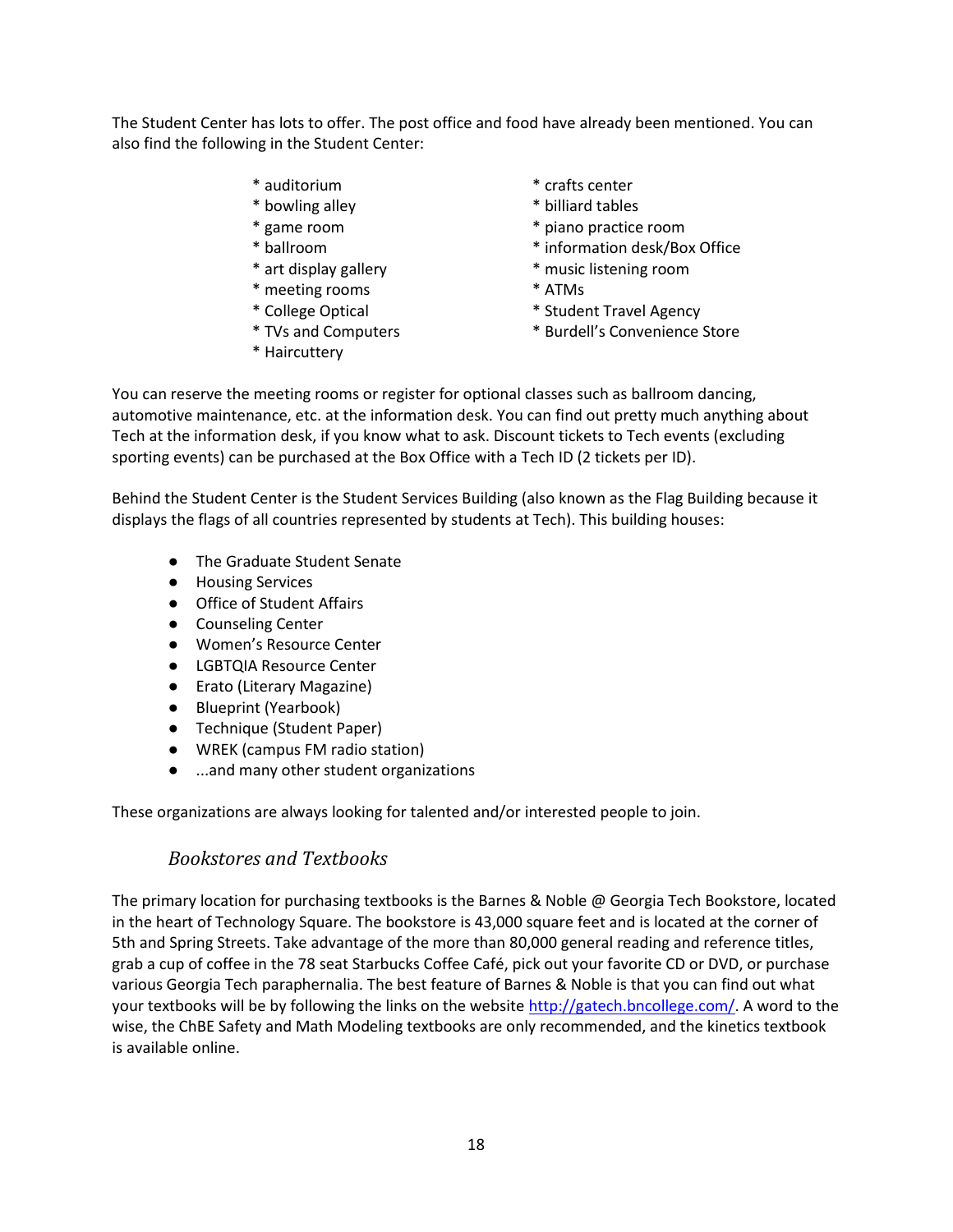You may want to consider ordering books online. Sites such as [www.varsitybooks.com,](http://www.varsitybooks.com/) [www.textbooks.com,](http://www.textbooks.com/) and [www.amazon.com](http://www.amazon.com/) are good places to start. Expect to spend at least \$300 (up to \$400‐500) for your fall textbooks; depending on what the professors are requiring this semester and see if you can get it used somewhere. (Perhaps an older student would like to get rid of or let you borrow their old books.)

The Buzzcard office has been moved to the second story of Barnes & Noble as of August 2012. You will have to come here to get your buzzcard for keycard access to everything on campus, including the CRC.

#### *Campus Recreation Center*

<span id="page-18-0"></span>The Campus Recreation Center (CRC) houses the following:

- Racquetball 4 courts
- Squash Court
- Basketball Courts (upstairs) too many to count
- Volleyball convert the basketball courts
- Badminton convert the basketball courts
- Table Tennis 3 tables
- Indoor track
- Olympic Pool
- Diving Pool
- Recreation Pool (with waterslide and "lazy river"!)
- Climbing Wall
- Small Multipurpose Court (Indoor Soccer, Dodgeball, Roller Hockey, etc.)
- Martial Arts practice/performance rooms
- AstroTurf Soccer/Football/Cricket/Frisbee Fields
- And much, much more! Check [http://www.crc.gatech.edu](http://www.crc.gatech.edu/) for more information.

There is a plethora of tennis courts (indoor and outdoor) located adjacent to ES&T – just past the track. We have exclusive use of the indoor courts outside match play. Check the Byer's Tennis Complex website for availability.

Your Tech ID will get you in the CRC and enable you to check out rackets, balls, goggles, towels, etc. Lockers may be rented as well. If you have any questions about CRC, you can call them at (404) 894‐ 3910.

Many intramural sports are sponsored by the CRC. In the past, we have fielded intramural teams in almost all of the sports offered. In fact, AChEGS sponsored teams have won school championships in racquetball, volleyball, and dodgeball. AChEGS intramural teams will be organized at the beginning of each semester (check your email) by the appointed Intramural Chair.

## *Campus Organizations and Activities*

<span id="page-18-1"></span>Outdoor Recreation at Georgia Tech (ORGT) is funded through student activity fees, and offers a wide variety of activities including:

\* caving \* backpacking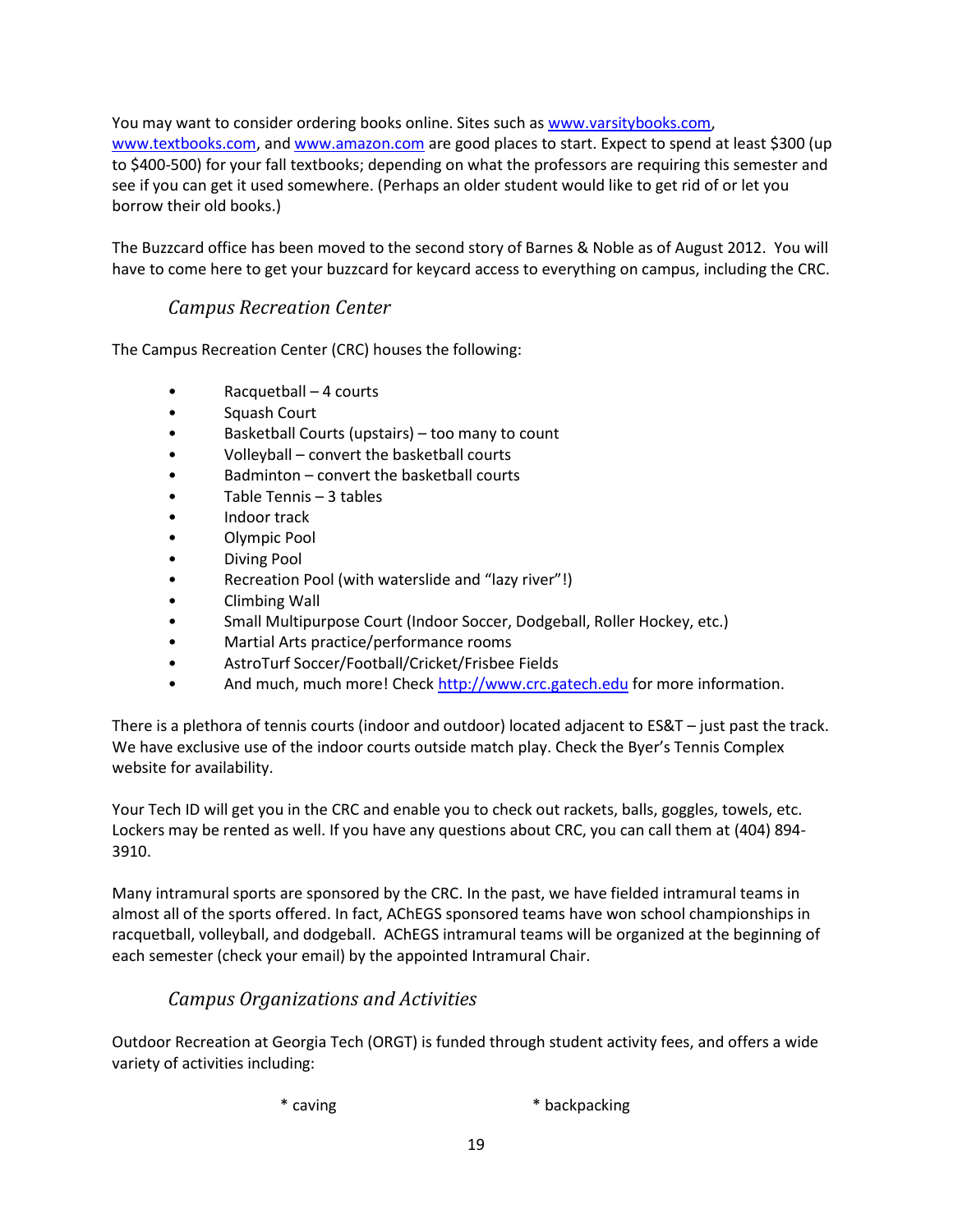- 
- \* canoeing  $*$  rock climbing
	-

\* kayaking \* more can be found a[t ORGT's webpage](http://www.crc.gatech.edu/orgt/content/131/instructional-programs)

You can pick up an ORGT flyer at SAC with a listing of their activities for the semester. They also rent equipment to Tech Students at very cheap rates. ORGT is located in the O'Keefe Gym Basement, on East Campus, accessible via 8th Street off Fowler.

Options Classes: Georgia Tech offers a variety of non‐credit classes to students. Subjects vary but listed here are just a few past offerings:

- \* Beginner's Car Care \* Kickboxing
- \* Ballroom Dancing \* Celtic Music
	-
	-

\* Spanish, German, Arabic, etc.

- 
- \* Piano Lessons \* Aerobics (water, step, etc)
- 
- \* Yoga \* Various arts and crafts

Fees depend on the particular class. For more information, check at the information desk in the Student Center.

The Georgia Tech Campus has a variety of people with different interests. There are many campus organizations including most sports, academic interests, honor societies, and religious and cultural clubs.

The Graduate Studies department of GT offers group-style peer mentoring in the form of "Grad Groups," which meet once a week for the first eight weeks of classes. These groups are made up of about 16 students with different backgrounds and academic interests and are led by an older grad student. The goals of Grad Groups are to help incoming graduate students acclimate to life at GT, offer networking opportunities with other new grad students, and expose new students to valuable resources you may not be aware of. For more information, check out [http://www.gradadmiss.gatech.edu/grad](http://www.gradadmiss.gatech.edu/grad-groups)[groups](http://www.gradadmiss.gatech.edu/grad-groups)

The American Institute of Chemical Engineers (AIChE) has an undergraduate chapter at Tech. They have weekly meetings, and grad students are always invited (They have free food, but you have to be a member). It is a good idea to become a national member of AIChE. The cost for Graduate Student Membership is about \$15/year. You will receive a monthly magazine, "Chemical & Biomolecular Engineering Progress," and notices about the monthly meetings of the Atlanta Chapter.

Other Groups: There are many other groups and organizations on campus. You should be receiving information about them during registration and in your Campus P.O. Box. If you do not receive information, check the TECHNIQUE (the Tech paper) and postings in the Student Center or CRC. You can also chec[k http://jacketpages.gatech.edu.](http://jacketpages.gatech.edu/)

## *Tickets for Varsity Athletic Events*

<span id="page-19-0"></span>Georgia Tech competes nationally in a variety of intercollegiate sports as a member of the highly competitive Atlantic Coast Conference (ACC). The most popular sports include football, baseball, and basketball. Obtaining tickets for these activities can be a confusing process, so here are some hints.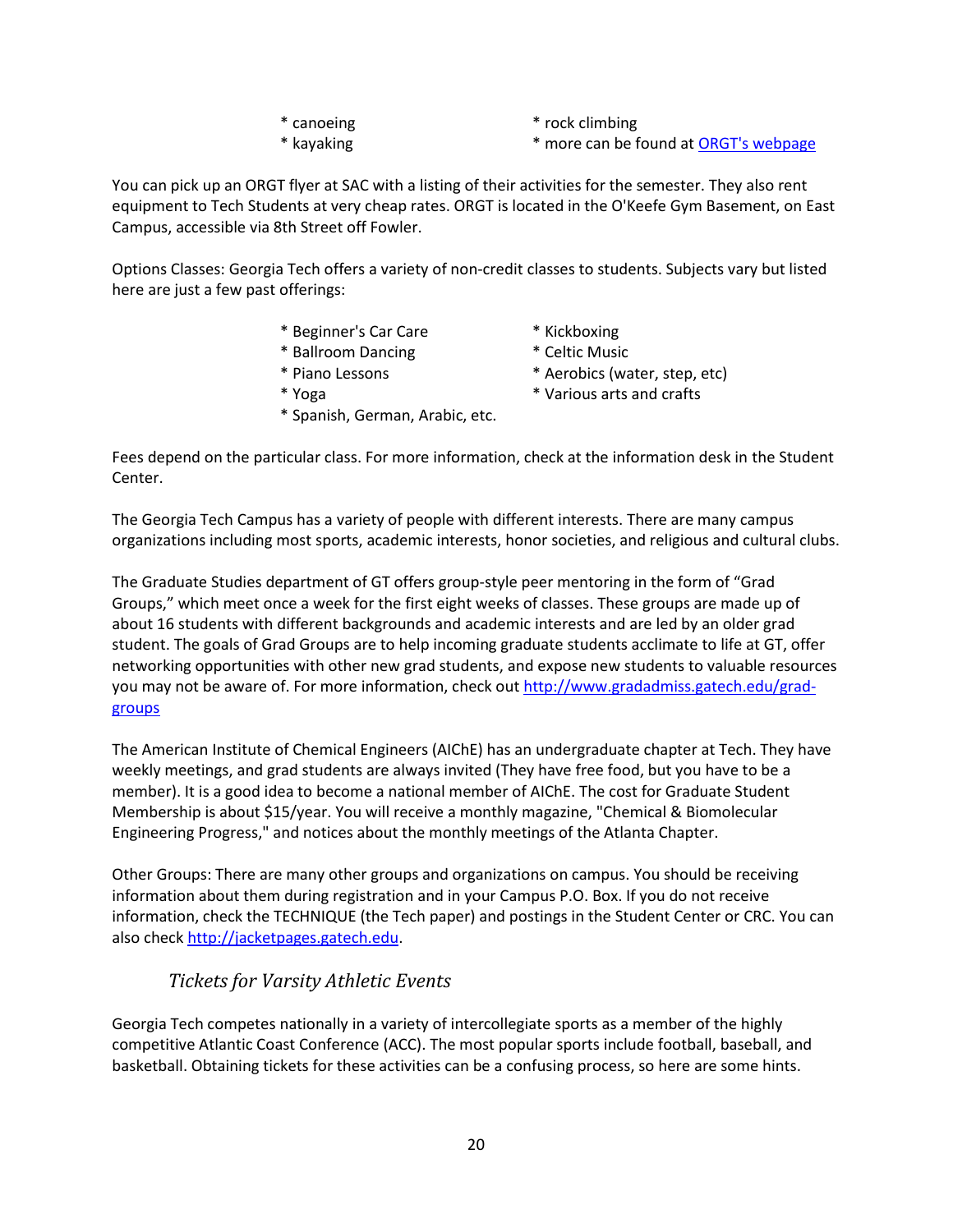Football: Single game tickets for football games are free for all students. To claim a ticket you must go online to<http://www.ramblinwreck.com/tickets/student-tickets.html> the week leading up to the game. Tickets are offered on a first come first serve basis and go fast for popular visiting opponents. Bring your ticket and Buzzcard to the game for entry. If you wish to bring a non-student friend into the football game you may be able to purchase a guest ticket depending on availability. These go on sale the Wednesday before the game, the price varies depending on the opponent.

Football games are usually on Saturdays; you can pick up a schedule from the Edge Athletic Building next to the Stadium if you do not receive one in your P.O. mailbox, or check online. Get to the stadium about an hour before the game to get a seat, because the Athletic Association has only reserved a limited number of free seats for students.

Basketball: Basketball season begins late in the fall semester and ends around spring break. Being part of the ACC, we regularly host basketball powerhouses like Duke, North Carolina, Virginia, and Louisville. Tickets are also free, and anyone with a BuzzCard can access the games. There's also often free GT gear for the first allotted number of student attendees (check your email for these specials).

Baseball: Getting into a baseball game is easy. Just show up at Russ Chandler Stadium before or during the game, show your student ID to the ticket office, and get a free ticket to enter the game.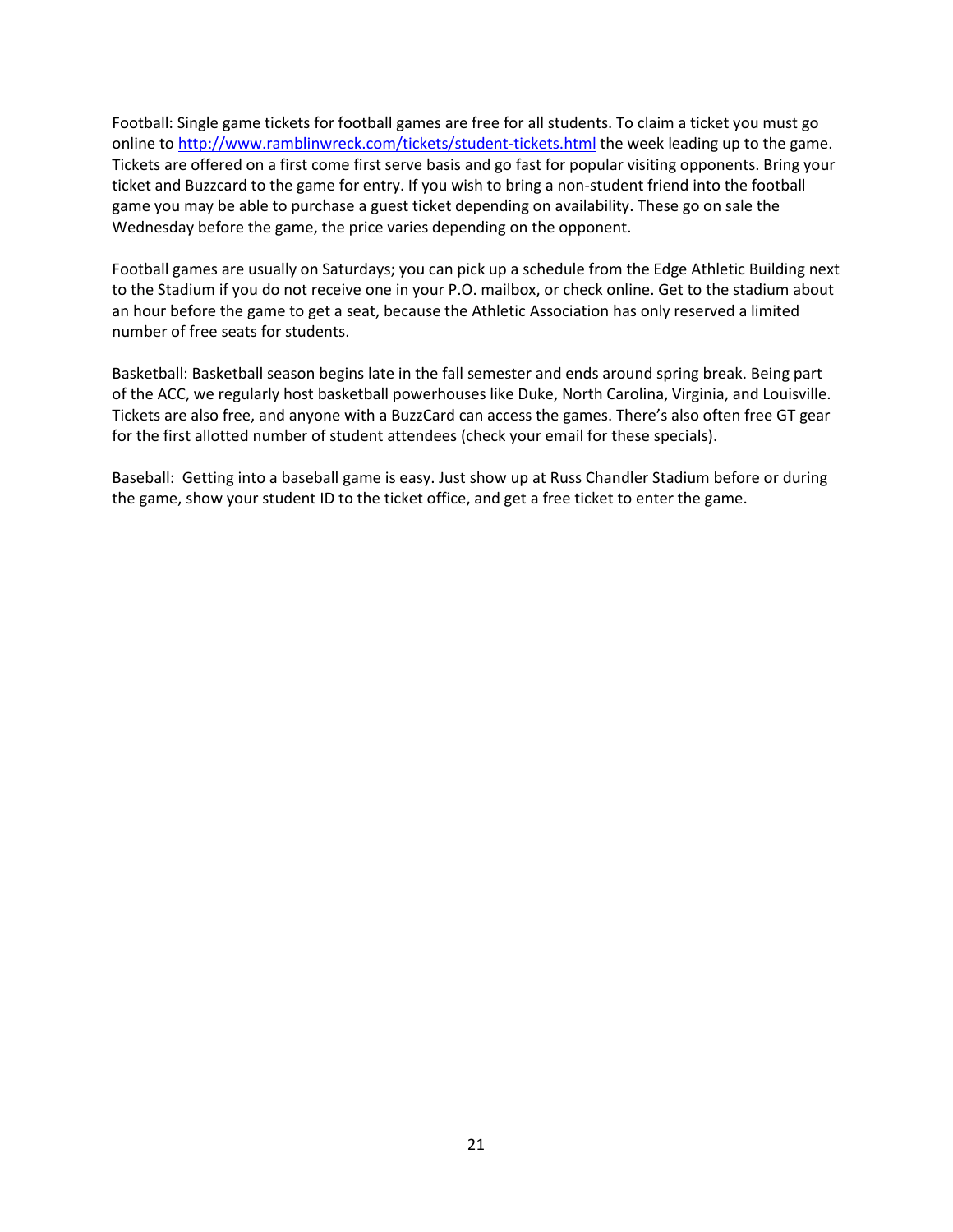## <span id="page-21-1"></span><span id="page-21-0"></span>**LIVING IN ATLANTA**

#### *Housing Options*

"Where will I live?" you may ask. Well, ChBE grad students live all over Atlanta. Many choose to live near campus, if not on campus. Others desire off-campus apartments. The following information may be helpful in your search. You may try to contact each other about rooming together to cut back on cost, which can be high (unless you are coming from NYC, Boston, or the Bay Area – then it will appear to be cheap!). Following is a summary of your options:

#### 1. Housing on Campus

For graduate students living on campus, there are basically two options, both located on Tenth Street, up Atlantic from ES&T.

#### *Graduate Living Center (GLC)*

GLC features shared apartment style space with individual bedrooms and two residents sharing a complete bathroom. All four residents of the apartment share a living room and kitchen. If you live here, you will pay your entire semester's rent at the beginning of each semester.

#### *Tenth & Home Apartments*

Fairly new, very nice individual apartments, which are designed for married students and students who are parents.

More information about graduate housing on campus can be found here: <https://housing.gatech.edu/move-in-graduate>

#### 2. Off‐Campus Housing

Atlanta is a large city, and it is important to be careful and aware of surroundings. We have collected feedback about various off-campus housing from current graduate students, and shared that on slack besides the information listed below. So be sure to join our slack group for more information.

There are several locator services online and it is a good idea to visit some of these websites. Make sure there is not a fee for using this service, because most of them are free. Here are a few:

[www.apartmentratings.com](http://www.apartmentratings.com/) - Rates apartments in the area [https://offcampushousing.emory.edu](https://offcampushousing.emory.edu/) ‐ Emory off campus living website [www.craigslist.org](http://www.craigslist.org/) – choose Atlanta area [www.promove.com](http://www.promove.com/) - Free service that helps you find the best places to live in Atlanta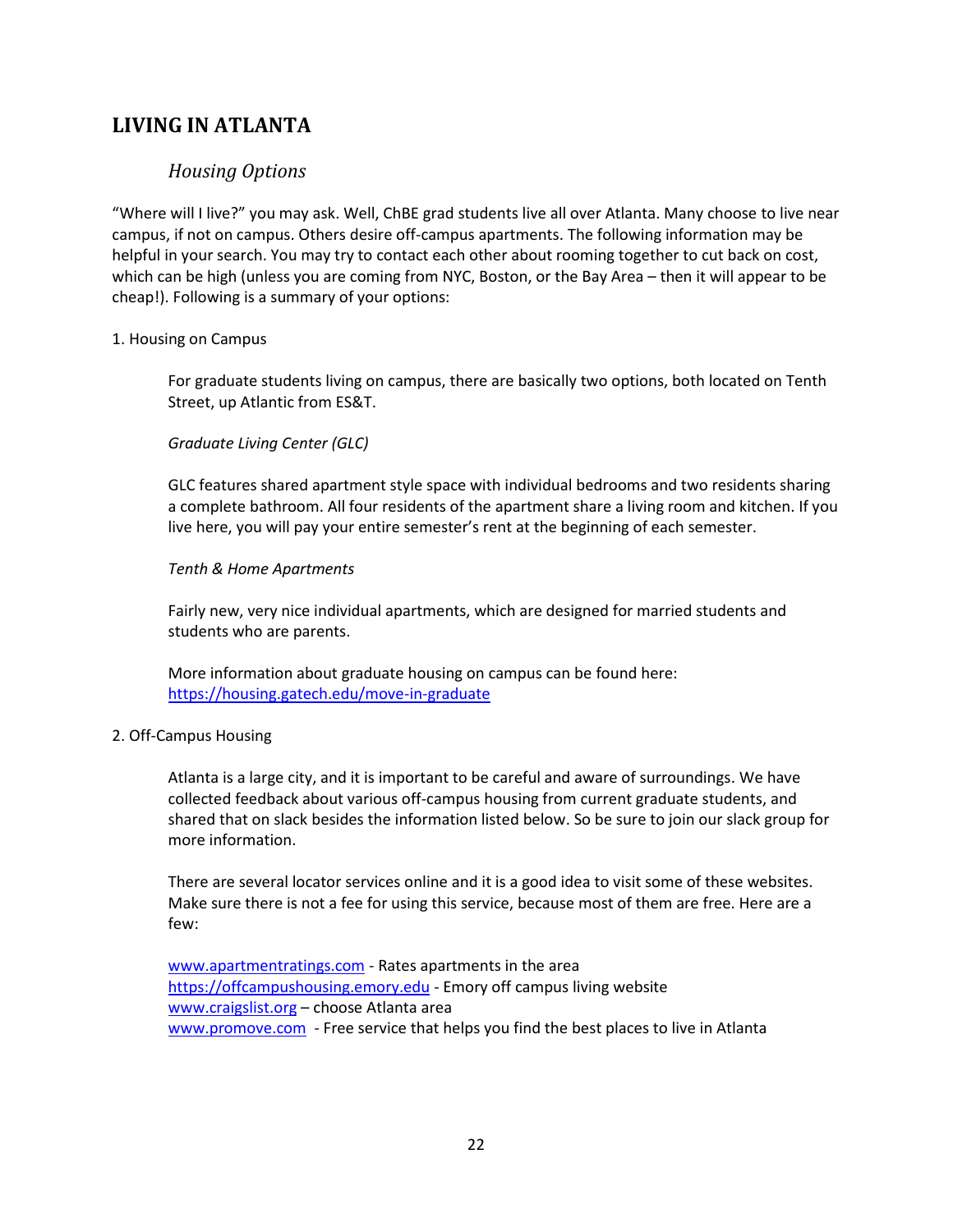Over the ChBE recruitment weekend, some of you signed up for the housing tour. As a reminder, during the tour, you visited the Prato and Avana Westside. Here are their website links for additional information: <http://www.thepratoatmidtown-apts.com/> [https://avanawestside.com/](https://avanawestside.com/?utm_source=GoogleLocalListing&utm_medium=organic)

**We strongly encourage you to visit Atlanta to search for an apartment before orientation (if possible)**, because the longer you wait, the more inconvenient it will get. An early arrival will help you avoid a hasty decision, and you have a better chance of getting a good deal on rent. You will want to bring a check book to pay for application fees and deposits.

One of the most important decisions is not what building you live in, but where you live in Atlanta. The following neighborhoods are typical for GT students to live in, including a small map to give you an idea of where these neighborhoods are located. Frankly, there is some housing available within walking/biking distance to campus, but most students choose to drive. Later in the packet, you will also find descriptions of what the different neighborhoods have to offer in terms of atmosphere, nightlife, and eats.

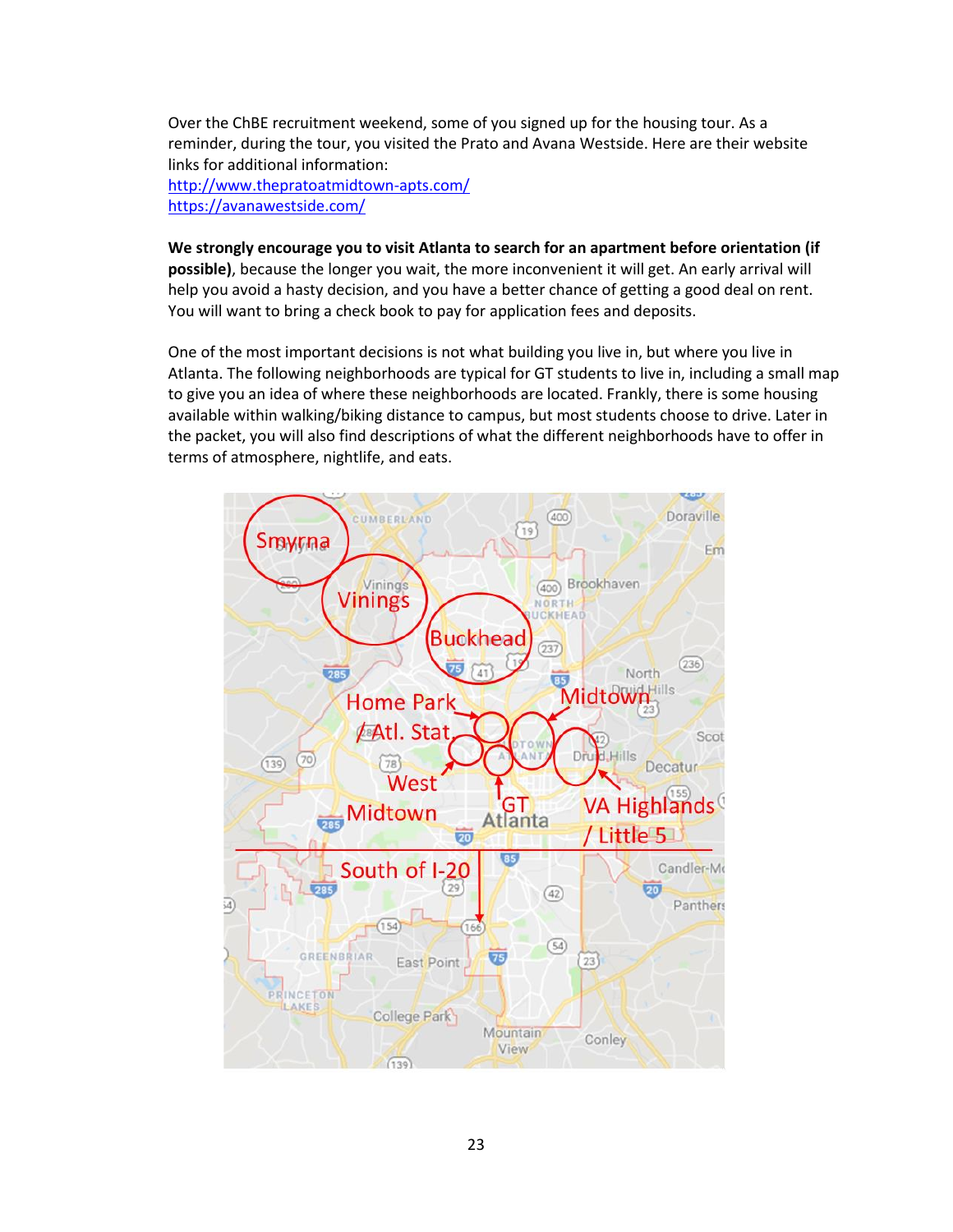*HOME PARK*: Home Park is very convenient for those who do not have a car or prefer walking/biking for their commute to work. This neighborhood is located just north of campus, between  $10^{th}$  Street and  $16^{th}$ Street. Most of the residents are Tech students, and while there are a few apartment buildings in Home Park, most people living there rent houses. The houses are your typical beat up college homes; however, some are nicer than others. The convenience of walking to campus while not having a dorm room sized place is great, and is one of the main perks of Home Park. Home Park is strictly residential, so it's not the best location for those seeking a more upscale, hip city feel.

*ATLANTIC STATION:* Atlantic Station is in a central location, just north of Home Park. Just like Home Park, it's just a short drive to Midtown and Downtown, and it is very bike-friendly, perfect for those interested in commuting by bike. The area contains tons of apartments, condos, and townhomes, and there's an IKEA, Publix, Regal Theater, and outdoor shopping area conveniently nearby. This area is not the best option for someone that wants to be in the center of the action, where they can walk to the grocery store, bars, clubs, etc. Also, living Atlantic Station is fairly expensive, comparable (but less) than living in Midtown. That being said, for someone that wants to live in a newer, quiet, low-traffic neighborhood fairly close to Georgia Tech with good shopping nearby, Atlantic Station is a great place.

*MIDTOWN*: Midtown is the center of Atlanta (also where Georgia Tech is located) and has all of the qualities of a big city: lots of people, places to go, things to see, and yes traffic! Midtown is also home to the majority of Atlanta's arts, festivals, and cultural events. You will never run out of shops to visit, restaurants to try, and festivals to attend! Renting in Midtown can get very expensive, although deals do exist if you look carefully (just make sure the random building next to your apartment doesn't turn into a club at night  $\odot$ ). If you live in this neighborhood, it would be very easy to walk/bike to campus, and there would be a lot of fun bars and restaurants at your fingertips.

*WEST MIDTOWN:* When people talk about West Midtown, they often refer to the area west of Georgia Tech around Howell Mill Road. Although this area lies some distance from Midtown, it is brimming with yummy restaurants, popular shops, good breweries, and is home to a lively nightlife scene. In recent years, this has become a popular place for new incoming students to live due to balanced rent prices (less than Atlantic Station), proximity to campus, and new restaurants/bars/breweries. It is not ideal to commute from here to Georgia Tech by bike or walking; driving is a must if you live here.

*HIGHLANDS*: The Highlands is an area located fairly equidistant between Georgia Tech and our neighboring institution, Emory University. The neighborhood runs along Highland (hence the name) and offers more unique restaurants and bars than you will probably have time to visit! The area is a favorite among graduate students and other young people. In addition, the rent for most apartments in this area is reasonable, especially when living with roommates.

*BUCKHEAD*: Located north of campus (head north on Peachtree Rd about 4 miles), this area is probably the most pricey area to live and shop in. Buckhead is home to the famous Lenox Mall and is also known for its nightlife.

*VININGS*: Located just inside of the Perimeter (I‐285) in northwest Atlanta, Vinings offers access to major shopping and dining areas while retaining the tranquility of a small southern town. However, the cost of apartments will be less than living closer to Georgia Tech. The tradeoff is convenience (time, gas, and traffic jams).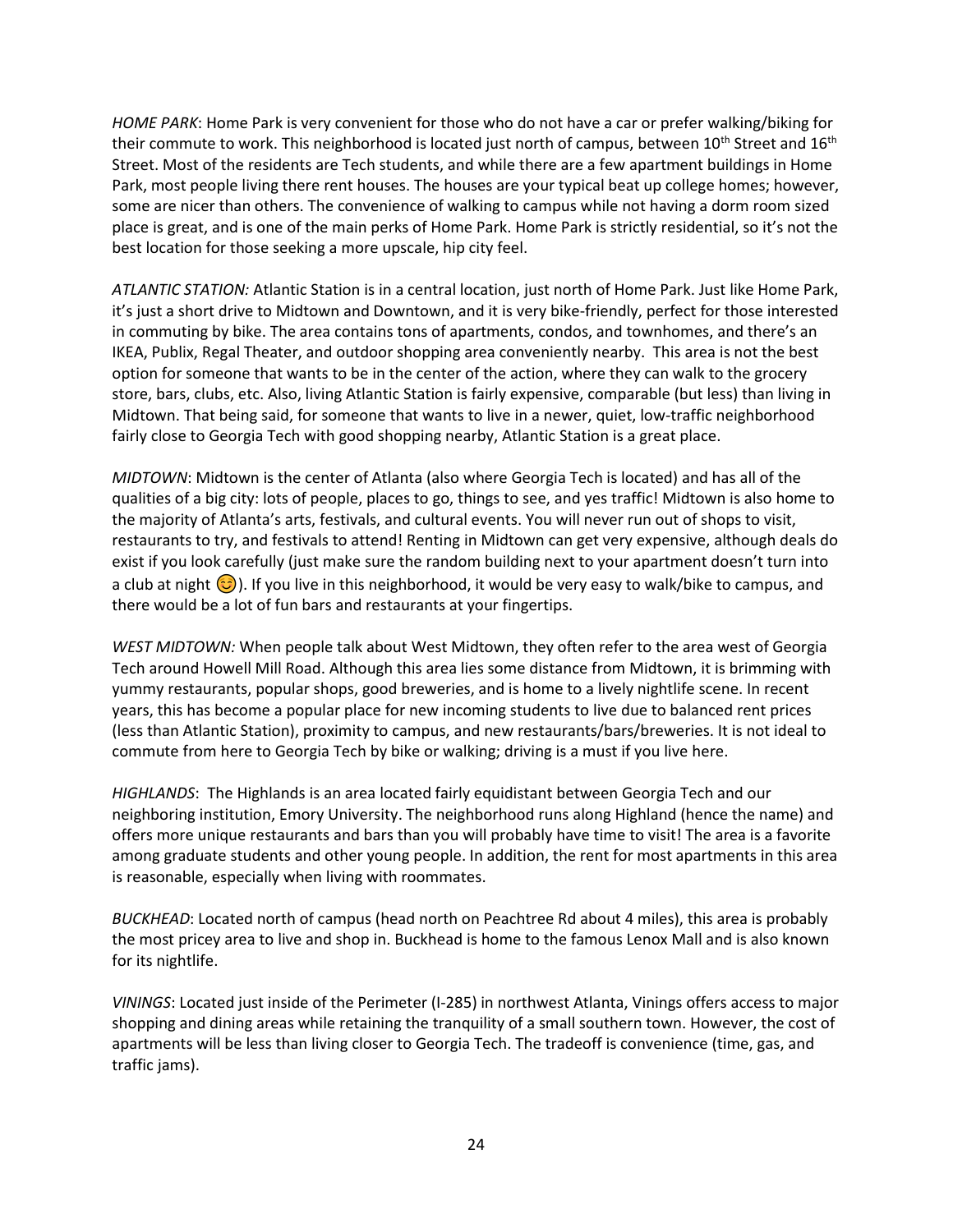*SMYRNA*: Located just outside of the Perimeter (I‐285) in northwest Atlanta, Smyrna is a suburban area that offers apartments at great prices with great amenities. It's also close to SunTrust Park (where the Atlanta Braves baseball team plays), and the "Battery", a fun area with great shopping, restaurants, and sports bars. Because this neighborhood is outside the Perimeter, travel time to campus will be at least 20 minutes by car, and longer at rush hour due to traffic.

### *Apartment Necessities*

#### <span id="page-24-0"></span>*Furniture*

As a graduate student you probably want nice but inexpensive furniture. We are incredibly lucky to have an IKEA store nearby in Atlantic Station. Check them out at [www.ikea.com](http://www.ikea.com/) and try to go during weekday business hours to miss the crowds. Also tr[y www.craigslist.org](http://www.craigslist.org/), "Creative Loafing", or the daily paper for discount furniture.

The Salvation Army sells used furniture and is located adjacent to the Tech campus. Also, there will probably be recently graduated students trying to get rid of their furniture. Notices of items for sale are usually found downstairs in the Student Center where the off-campus housing bulletin board is. Check the GT Thrift Shop Facebook page for good deals!

#### *Utilities (electric, gas, and water)*

Be sure to ask your apartment owner/manager which utilities you are responsible for and which companies provide service in your area. If your utilities are paid through the dorm or apartment/house, ignore this section.

There are a number of electric and gas service providers in the Atlanta area. Georgia Power/Georgia Natural Gas are the largest, but do not necessarily have the best rates. Fortunately, state law requires that all utility companies post their rates. You even have the option (in some places) to receive Green Power and Green Natural Gas. Keep in mind that a particular apartment complex or housing situation may require the use of a particular provider, depending on location and agreements.

Water and sewer service is handled through either the city or county of your residence. Check with your apartment complexes for how they deal with water / sewer bills, as some complexes act as the intermediary between you and the water company. If you live out of the city you must contact your county public works department. If you live around Tech, you will deal with the Public Works Department of the City of Atlanta.

#### *Transportation*

<span id="page-24-1"></span>If you don't have a car, or even if you do, you may have a need for Atlanta's rapid public transit system, MARTA. We haven't enclosed maps of the routes, but you can cover a majority of Atlanta by MARTA (if you like the bus). Check out the MARTA web page a[t www.itsmarta.com](http://www.itsmarta.com/) for maps of the rail line and the up-to-date information during times influenced by COVID-19. To get bus schedules, you'll have to go down to one of the stations. There are two rail stops within walking distance of the Tech campus. These are Midtown (at 10th St, station N4) and North Avenue (station N3). Once you become more familiar with the Atlanta area, MARTA will become very useful. You should be warned that Atlanta is well‐known as a "car‐city". It can be tricky without one, but life around Tech should be possible with grocery shuttles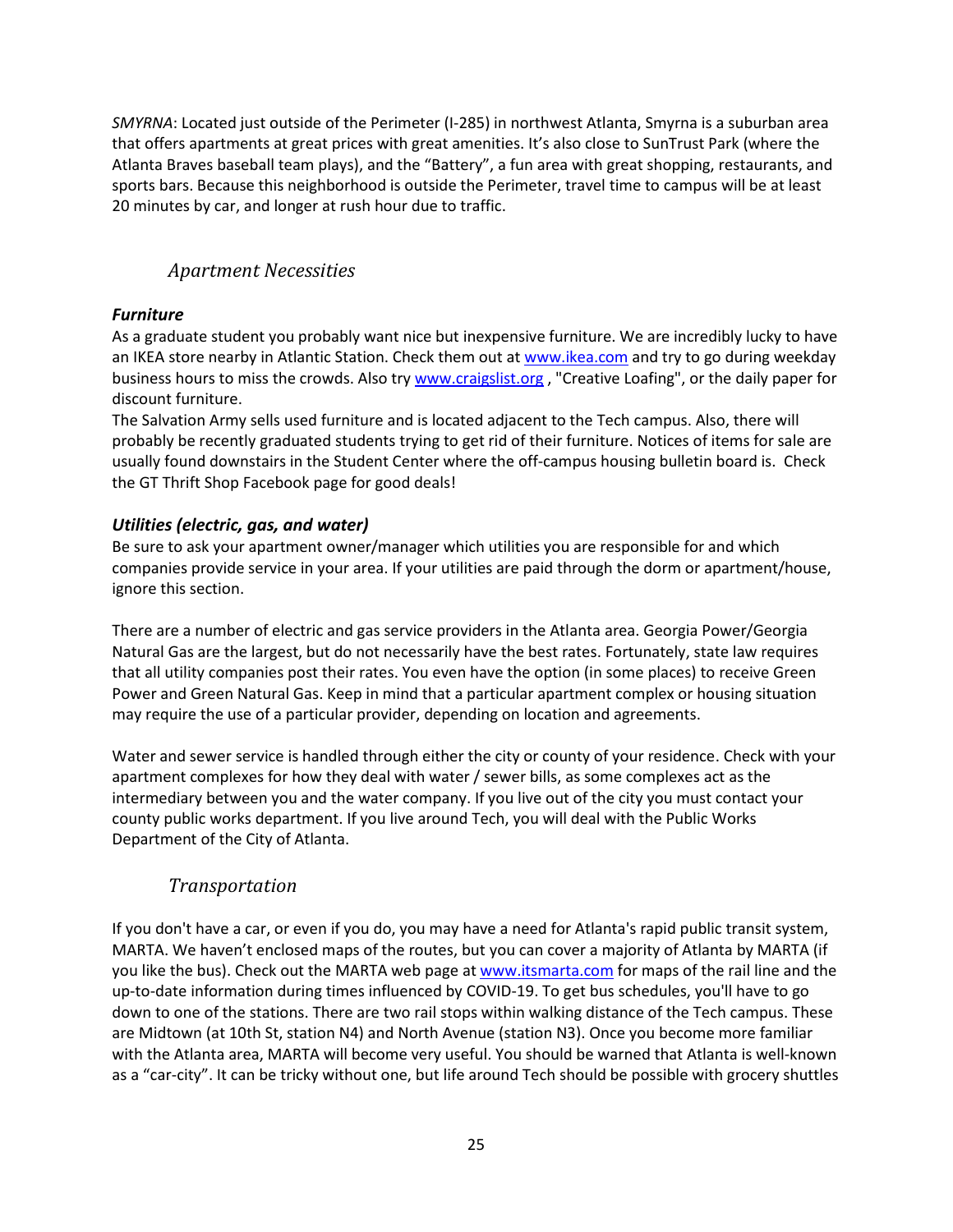on weekends, a shuttle to the MARTA from campus, and the availability of necessities at least within biking distance. Uber, Lyft, and Zipcar provide additional car sharing options.

Note that Georgia Tech students do receive a discount on monthly MARTA passes. They can be purchased at the Buzzcard office for \$58.50 (normally \$95.00).

#### *Airport*

<span id="page-25-0"></span>Hartsfield International Airport is the busiest airport in the world, and as such it brings pros and cons. The good news: it's big enough to get you virtually anywhere you need to go for a reasonable price. Delta (headquartered here) and AirTran (they have student rates) both have hubs at Hartsfield and the competition helps to keep fares low for poor graduate students such as ourselves. The bad news: as a large airport, getting there can be hectic, especially at high-travel times. Fridays and holidays are especially chaotic. Taking the MARTA Train is probably the best way to get to the airport at any time, as the airport is the end of the north/south-bound rails and goes directly to Midtown.

#### *Banking*

<span id="page-25-1"></span>There are plenty of banks in Atlanta. Three of these have bank machines in the student center: Bank of America, SunTrust, and Wells Fargo. These banks typically have information booths in the Student Center during the first few days of class; you can open an account at that time. Tech now requires stipend checks to be direct deposited, so pay attention during orientation on any requirements/procedures that apply.

| Wells Fargo:     | 1 (800) 869-3557 |
|------------------|------------------|
| Bank of America: | 1-800-299-BANK   |
| SunTrust:        | $(404)$ 230-5555 |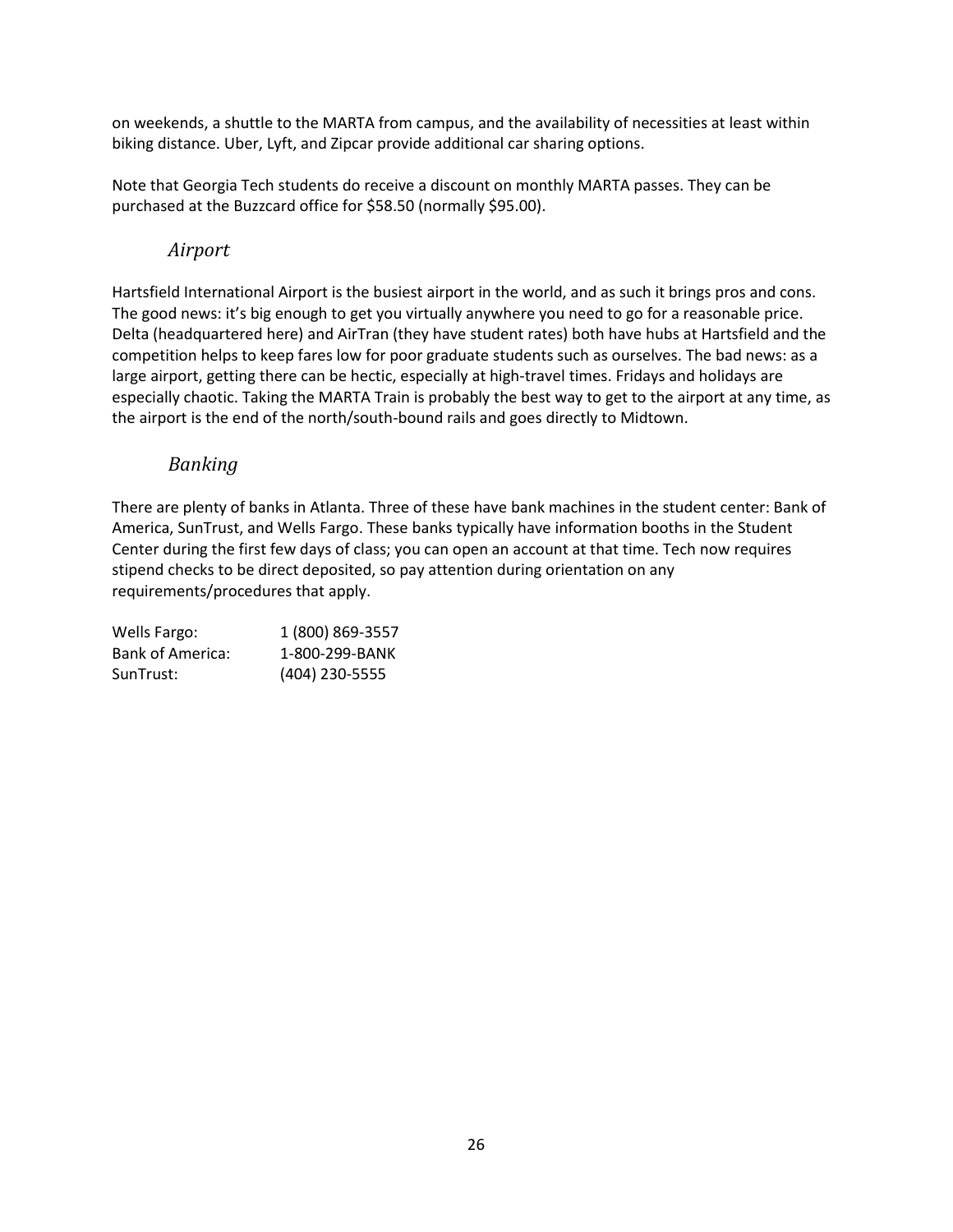## <span id="page-26-1"></span><span id="page-26-0"></span>**FUN IN ATLANTA**

#### *Introduction*

Now that we've told you all that you could ever stand to read about Georgia Tech and the necessary aspects of Atlanta living, you should be comforted to find that you are in a city where you can never use the "There's nothing to do here" excuse on a given weekend. Atlanta is the major metropolitan area of the South and has much to offer in the way of entertainment and eating out. There are always events posted on Facebook for festivals, bar crawls, farmer's markets, parades, etc. For the old-school folks who enjoy reading on paper, one of the best ways to get the scoop on the week in Atlanta is by flipping through the pages of Creative Loafing. This paper is available on Wednesdays outside various stores, local restaurants and bars, and even outside the GT Student Center. Creative Loafing has television and movie listings, dance clubs, upcoming concerts, local bar band information, and even restaurant coupons. Another excellent source of local happenings can be found in the Weekend section of the Thursday edition of the Atlanta Journal called Access Atlanta, or the leisure section found in Saturday's paper.

As in every big city, you could eat at a different place each night and still never visit every restaurant. Finding a restaurant or bar with Yelp or City Search [\(www.citysearch.com\)](http://www.citysearch.com/) is the next best thing to asking the advice of your favorite older grad student.

Atlanta is also home to a great local band scene, if you like that kind of thing. This is where a lot of up and coming bands got their start, and many established groups still play here. Popular concert venues are the Roxy, Cotton Club, the Tabernacle, State Farm Arena, Chastain Amphitheatre, HI‐FI Buys Amphitheatre, etc.

<span id="page-26-2"></span>In conclusion to this lovely introduction, we leave you with one thought: there's a lot to do here.

## *Atlantic Station*

Our neighbor to the north just a few blocks away (17th street), is a brand new live, work, play area with townhomes, IKEA, Publix grocery, a slew of retailers, and a bunch of restaurants. This area was originally a factory called Atlantic Steel. Now environmentally clean and shopper friendly, this rejuvenated area showcases Atlanta's commitment to bringing young professionals out of the suburbs and back in the city. Parking is free for the first two hours and it is actually quite convenient. If you live by GT, you will get to know this area very well. Check out the website for a map and a list of stores and happenings at [http://www.atlanticstation.com/.](http://www.atlanticstation.com/)

## *Virginia Highlands*

<span id="page-26-3"></span>One of the more historic areas of Atlanta is Virginia Highlands, or The Highlands. The name is derived from the intersection of Virginia and (you guessed it) Highland. This is a popular hangout for students from nearby Emory University, but it is equally accessible to Georgia Tech students as well. If you were here for recruitment weekend, we went to a bar called Neighbors in this area, and some of you may have explored the Beltline and Ponce City Market on Saturday.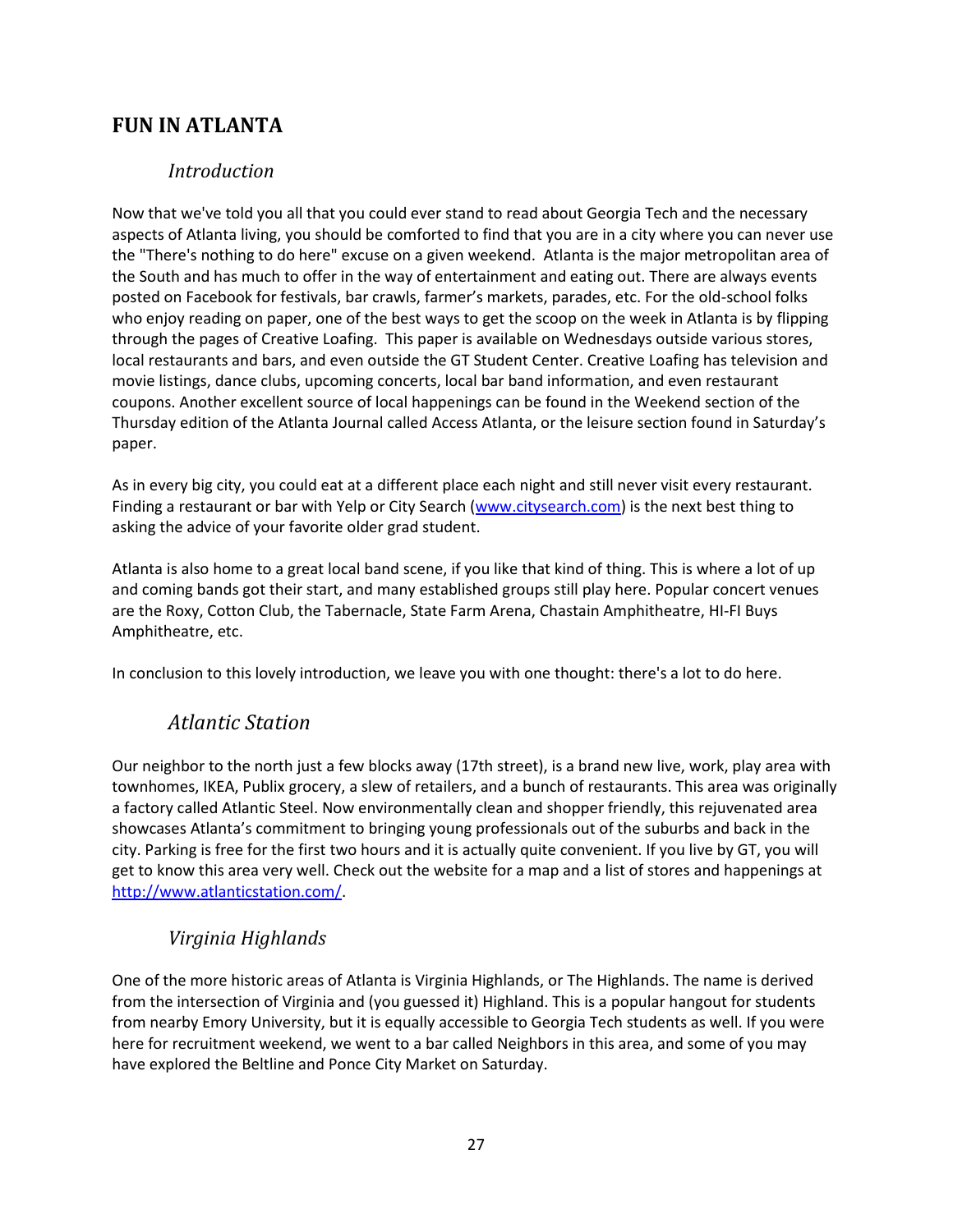It is easy to get to the Highlands from campus. Just take North Avenue or Ponce de Leon until you hit Highland Avenue and turn left. Like it or not, you are there. The Highlands offers great eats, outdoor patios and a range of drinking establishments. You can spend as much or as little as you want on a Grey Goose martini or pitcher of PBR; on Thai food or a meal in the oldest pub in Atlanta.

## *Little Five Points*

<span id="page-27-0"></span>Located near the Highlands, Little Five Points is another cluster of food, folks, and fun. Located where Moreland Avenue meets Euclid Avenue, Little Five Points has shops, restaurants, bars, and clubs, all within a short walking distance. There are a lot of interesting shops, carrying everything from vintage clothing to vinyl to eclectic trinkets. The Porter is also a grad student favorite. Little Five Points is one of the most distinctive parts of Atlanta and is worth checking out.

## *West Midtown*

<span id="page-27-1"></span>Located west of GT is West Midtown (yes, it should be easy to remember). If you came to the main recruitment weekend, we went to Ormsby's in the Westside Provisions District, which also has great options for shopping. La Fonda is a good place for margaritas, West Egg has an above-average brunch, and Yeah! Burger is excited about their burgers. A little further North, Ginya Izakaya has great ramen and shareables and Monday Night Brewing is an Atlanta craft beer staple.

#### *Midtown*

<span id="page-27-2"></span>Our neighbor across the 75/85 highway provides close access (you can take the trolley to the Marta station) to a great selection of hip restaurants and bars. This area tends to be flashier than the Highlands but is not quite at Buckhead's level (see below). Although Midtown has its share of skyscrapers and the famed Fox Theater, it also contains charming residential areas. The gem of midtown is Piedmont Park, which is east of Piedmont Road and north of 10th Street. During the day, there are plenty of people running, laying out, or just going for a walk. If you've got a pup, there is a large dog park here you might want to check out. Also, Midtown is home to Atlanta's art scene, with sites such as the High Museum of Art, Woodruff Arts Center, Center for Puppetry Arts, and Atlanta Symphony Orchestra.

## *Buckhead*

<span id="page-27-3"></span>For many years, Buckhead was the entertainment hub in Atlanta. Buckhead is a mix of dance clubs, nice bars, and ritzy folks. While the nightlife focus has shifted to Midtown and Highlands, there are still some good bars and clubs here that might offer a break from the normal weekend routine. If you are looking to relive your undergrad days, try Moondogs, Hole in the Wall, or Peachtree Tavern. Fado's is a great Irish Pub where you can get a plate of eggs and a drink for those stressful mornings. The weekends can get packed, but that just means you can meet that many more 'interesting' people, right? Be prepared to shell out \$10 to either Uber, or park your own vehicle there.

## *Decatur*

<span id="page-27-4"></span>Decatur is a quaint break from the hustle and bustle of Atlanta's urban sprawl. There are some amazing bars and restaurants here if you are willing to break out of your Atlanta shell. Butter & Cream is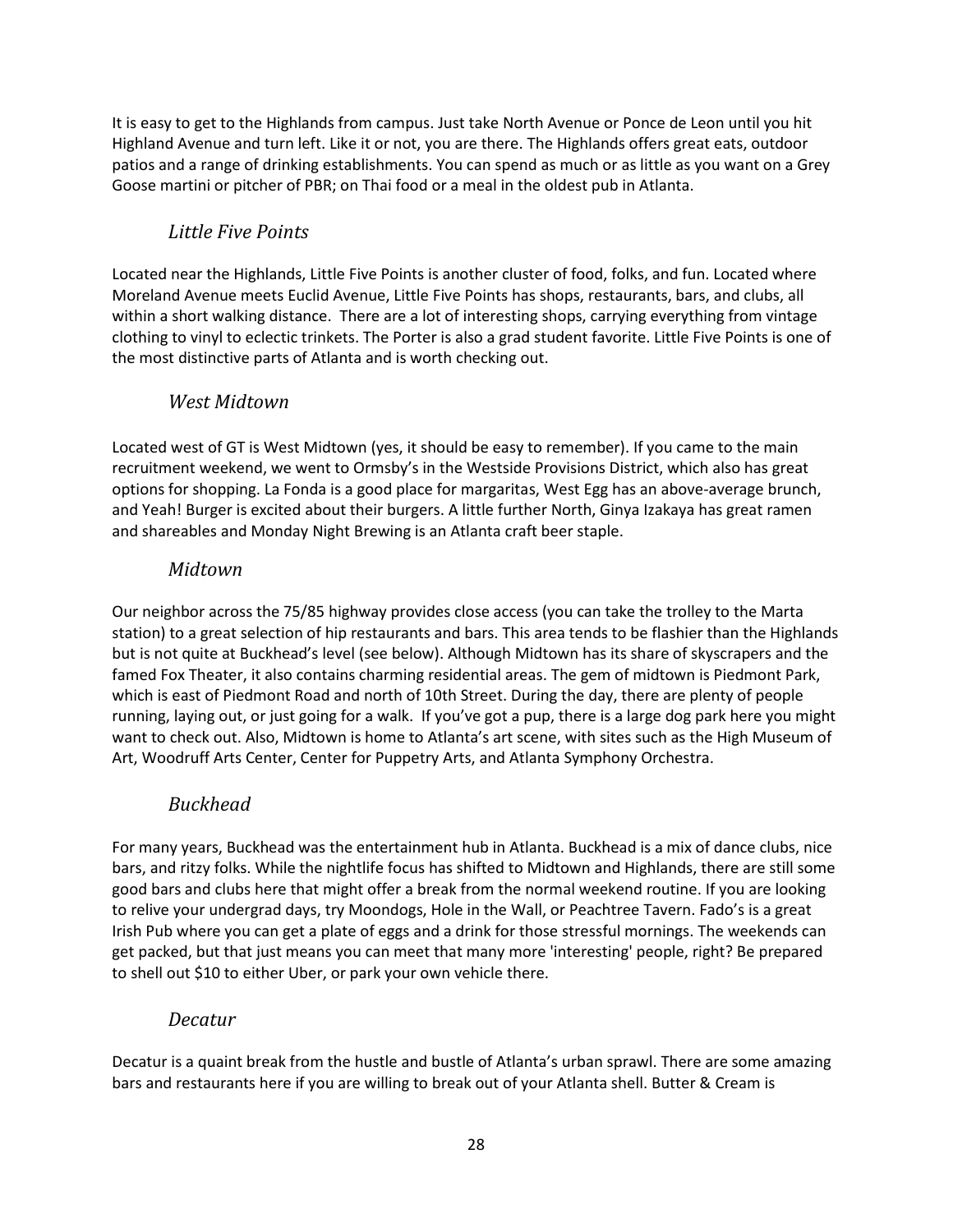<span id="page-28-0"></span>consistently voted as one of the top ice cream shops in the Atlanta area. Additionally, the Dekalb Farmer's Market is one of the most fun places to grocery shop.

## *Buford Highway*

If you are willing to drive 20 minutes northwest of campus, the cultural mecca of Buford is a must-visit. Food from every continent can be found here, and there's a lot of cultural diversity in terms of markets, restaurants, and activities. If you're willing to drive further Northeast, there are even more options in Duluth. A fun Lunar New Year festival is hosted in the small Chinatown every year. Buford Highway Farmers Market (although not a real outdoor farmers market) is an enormous indoor supermarket where you can find literally anything you need to cook international foods at home (similar to DeKalb Farmer's Market near Decatur but easier to navigate and more categorized). Some grad student favorites include: Sokongdong, Bobo's Garden, Pho Dai Lo #2, Tea Top and many others!

## *Other Notables*

<span id="page-28-1"></span>For those culturally‐minded students, the High Museum of Art and the Archaeological Museum at Emory University are nice places to browse. The Carter Center, the Civil Rights Museum, and the Martin Luther King Center offer insights into more recent history in the United States and in Georgia. Concerts and plays occur next door to the High Museum in the Woodruff Arts Center. The Atlanta Symphony and Atlanta Ballet give regular performances throughout the year. Sci-Trek on Piedmont and the Fernbank Science Museum on Ponce de Leon Avenue are also pretty interesting.

For the not-quite-so-avid or fair weather sports fan, Atlanta is a good place to be. Some Atlanta professional team will probably play your favorite team from home, sometime during the year ‐ many fans living in Atlanta go to games to support their "home" team. The Braves opened a new baseball stadium in 2017 and it is usually not too hard to find cheap tickets. Mercedes-Benz stadium is also newly open as of 2017 and is home to the Atlanta Falcons (NFL) and Atlanta United FC (MLS Soccer). The latter is a new professional soccer team that debuted in 2017 which played its first games to sold-out crowds at Bobby Dodd Stadium on GT's campus before moving to the new stadium. It has a very strong fanbase in Atlanta and the team just won the 2018 MLS Cup. Atlanta also has an NBA team in the Atlanta Hawks which plays in State Farm Arena; even if they don't perform very well, they often have cheap tickets when your favorite team does come to town.

## *Places to Throw Away Money*

<span id="page-28-2"></span>Lenox Square is located about 20 minutes north on Peachtree past Piedmont (on MARTA's north‐line) or take the exit 1 off of GA 400. And right across the street is Phipps Plaza, the home of exclusive stores such as Nordstrom, Saks Fifth Avenue, and Tiffany's. If you want a diamond ring or mink stole at twice the normal cost, go here. Like Little Five Points, all types of people come to these places. You can see all AND buy all here.Of course, there are the typical suburban malls scattered all around Atlanta: Cumberland, Perimeter, North Point, Northlake, Southlake, Gwinnett, etc. Just pick a direction and if you drive far enough you'll run into one. There are also a number of outlet malls within about an hour's drive that offer some really sweet discounts and make for nice campus getaways when you no longer feel like studying or spending time in the lab.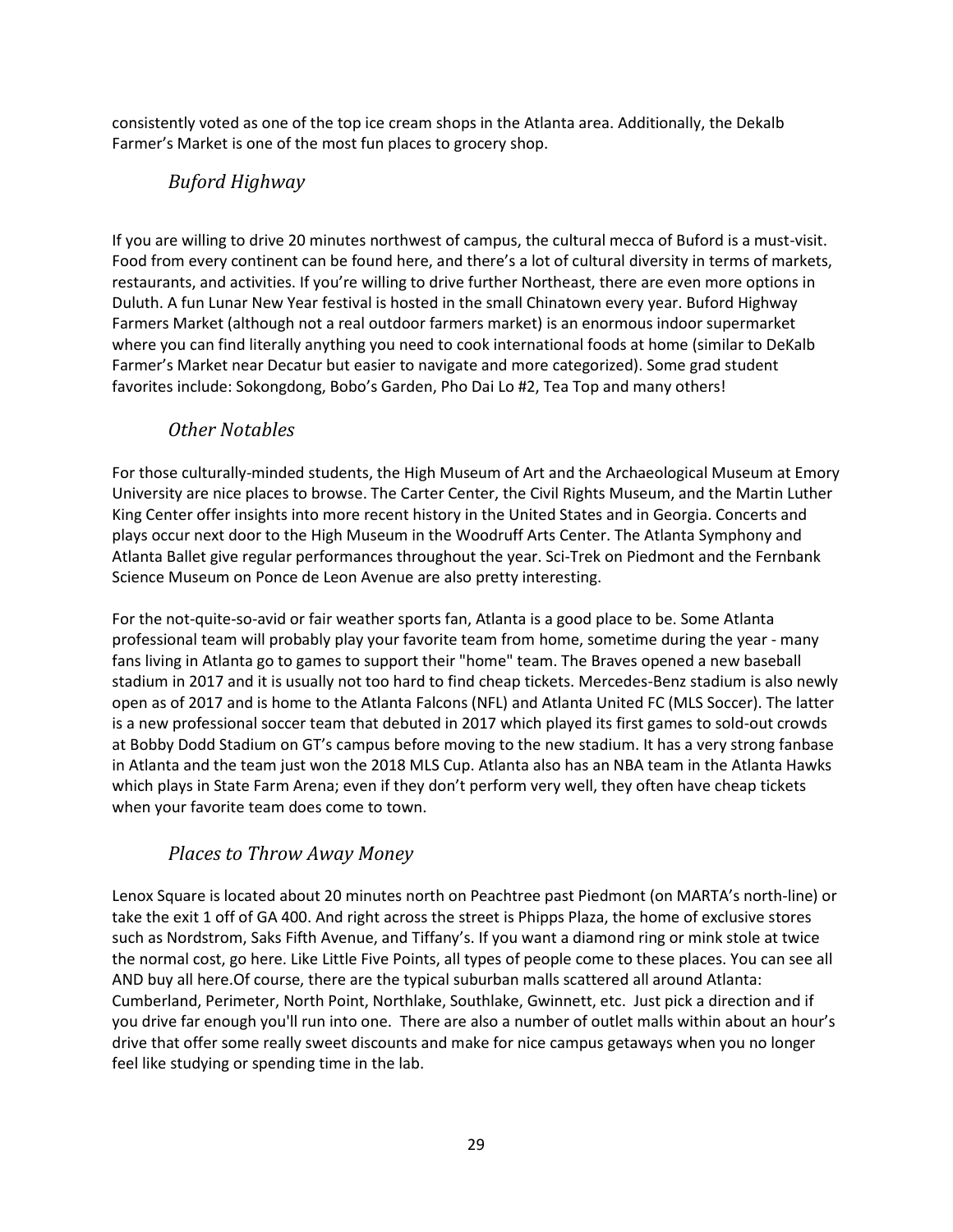## <span id="page-29-1"></span><span id="page-29-0"></span>**INTERNATIONAL STUDENTS**

#### *Visa Process Tips*

*Disclaimer*: The process for a US Visa may change. The accuracy of sections below is not guaranteed. Please research online or contact the Office of International Education for most current information.

After your acceptance from the School of Chemical and Biomolecular Engineering you will need to apply for a US Visa (Student) and plan your travel to the United States.

The Office of International Education (OIE) at Georgia Tech will mail you an I-20 form. Stay in touch with them to get an update on the status of your form [\(http://oie.gatech.edu/\)](http://oie.gatech.edu/). Bear in mind that the time from May-August is very hectic for OIE with new students. Be patient and consult the school's graduate studies office in case of inordinate delays. After you receive your I-20 form, please verify all details on the form including the spelling of your name! This form is the basis for the entire application process. The OIE will also host a webinar in May and again in July to explain requirements in greater detail and give you a chance to ask questions. It is highly recommended that you attend one of these sessions.

You will need to complete a DS-160 form online [\(https://ceac.state.gov/genniv/\)](https://ceac.state.gov/genniv/). You will also need to pay the required SEVIS Fee, known as an I-901 form [\(https://www.fmjfee.com/\)](https://www.fmjfee.com/).

After the previous items have been completed, you can apply for a US Visa! Applying for the F-1 student visa may vary depending on the U.S. embassy or consulate you are dealing with. You will be required to pay a non-refundable visa application fee. For the latest on the Visa process please refer to <http://travel.state.gov/content/visas/english.html>

Wait times for interview appointments vary by location, season, and other local factors and so, you should apply for your visa early. An F-1 student visa for the USA can be issued up to 120 days in advance of your course of study start date (as written on the I-20 form) so as soon as you are ready with all the documents, don't hesitate to apply.

Required documentation includes:

- 1. A valid passport (at least 6 months from expiration)
- 2. Confirmation page of online DS-160 form (2 copies)
- 3. SEVIS Fee Receipt or I-901 form (2 copies)
- 4. Interview appointment letter (2 copies)
- 5. Original form I-20
- 6. Additional documents for F-1 eligibility for example: transcripts, degrees, test scores, proof of financial stability, etc.

\*\* Note: This is not a complete list. Other documentation may be needed depending on local requirements.

Keep in mind that visa issuance is not guaranteed. You should not make final travel plans until you have your visa approved. Remember that you will only be able to enter USA with an F-1 visa 30 days before your course start date (again I-20 form!), so plan accordingly. As an additional note: historically, the department has been very understanding of visa issues and can provide assistance accordingly. Please don't hesitate to contact the department if you have any issues.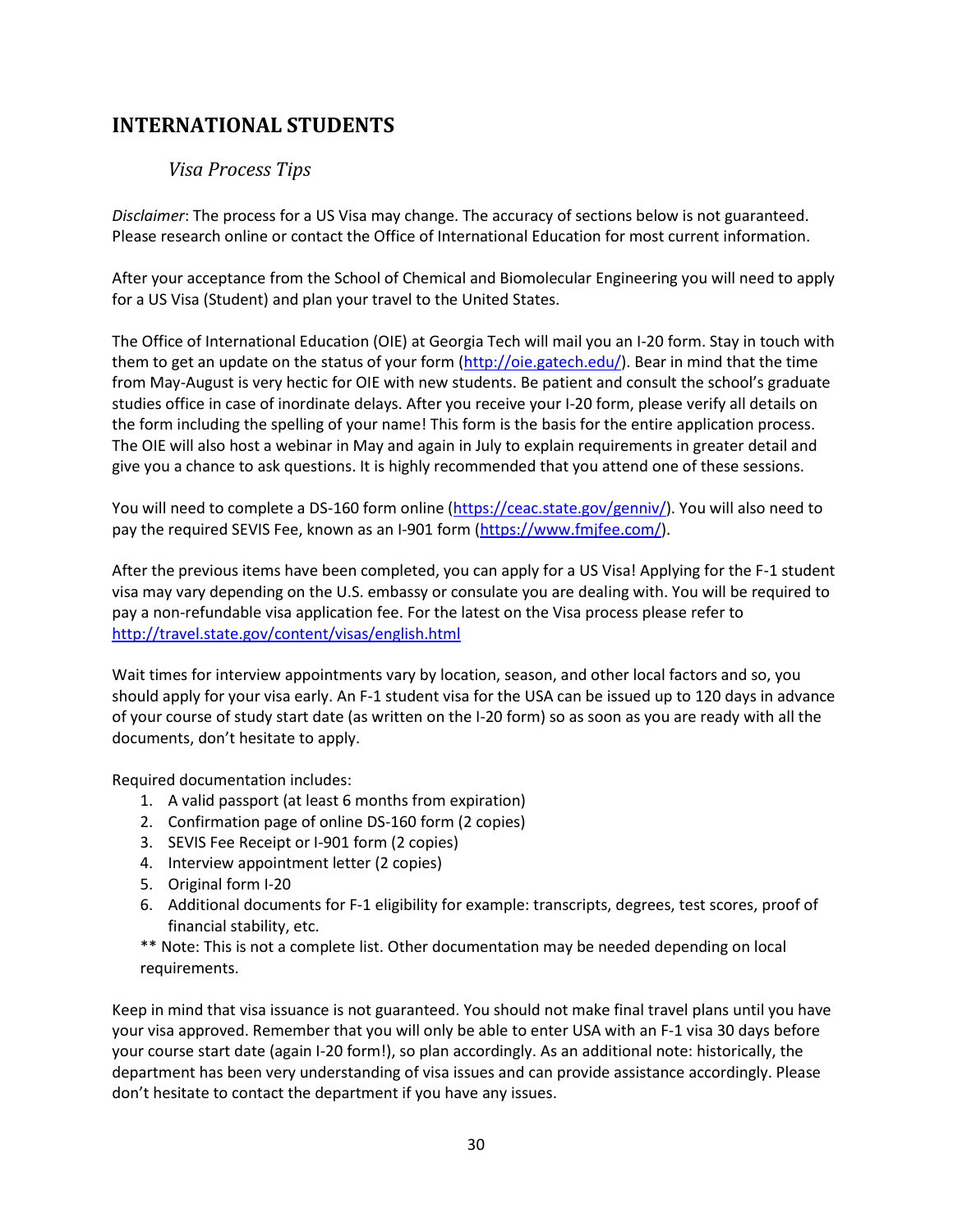Once you arrive at Georgia Tech you will be required to complete an International Student Check-in organized by the OIE to ensure that all your paperwork is set! Check your email DAILY and keep up with the steps suggested by OIE. In the first weeks of class they have walk-in hours in case you have any additional questions you'd like to deal with in person. You must also attend one of the MANDATORY meetings scheduled in the first week of classes. Failing to attend may cause you to be dropped from your classes.

There are many international students in our department and I can guarantee that someone has already faced the issue that you might be facing, so feel free to ask for our help!

## <span id="page-30-0"></span>**YOUR CLASS**

The following is a list of the students that have accepted to attend Georgia Tech this fall (along with contact info). This would be a great time to contact the other students you might have met over the recruiting weekend.

| <b>NAME</b>            | <b>SCHOOL</b>          | G | <b>MA</b> | <b>PGM</b> | E-mail                    |
|------------------------|------------------------|---|-----------|------------|---------------------------|
| Alvarado-Velez, Daniel | U. Puerto Rico         | M | ChBE      | <b>DR</b>  | daniel.alvarado@upr.edu   |
| Amrihesari, Mona       | <b>BIHE Univ.</b>      | F | ChBE      | <b>DR</b>  | amrimona@gmail.com        |
| Avendano, Marco        | Texas A&M U.           | M | ChBE      | <b>DR</b>  | m.esteban.100@hotmail.com |
| Azimi, Milad           | <b>UCLA</b>            | M | ChBE      | <b>DR</b>  | azimim@g.ucla.edu         |
| Aziz, Daniel           | U. Florida             | M | ChBE      | <b>DR</b>  | danielaziz9@gmail.com     |
| Bai, Andrew            | Michigan/Carnegi<br>e  | M | ChBE      | <b>DR</b>  | andrewbai1224@163.com     |
| Chen, Xinyu            | Tianjin<br>University  | F | ChBE      | <b>DR</b>  | xinyuchenappli@163.com    |
| Chen, Zhitao           | U. Illinois-<br>Urbana | M | ChBE      | <b>DR</b>  | chenzhitao98@yahoo.com    |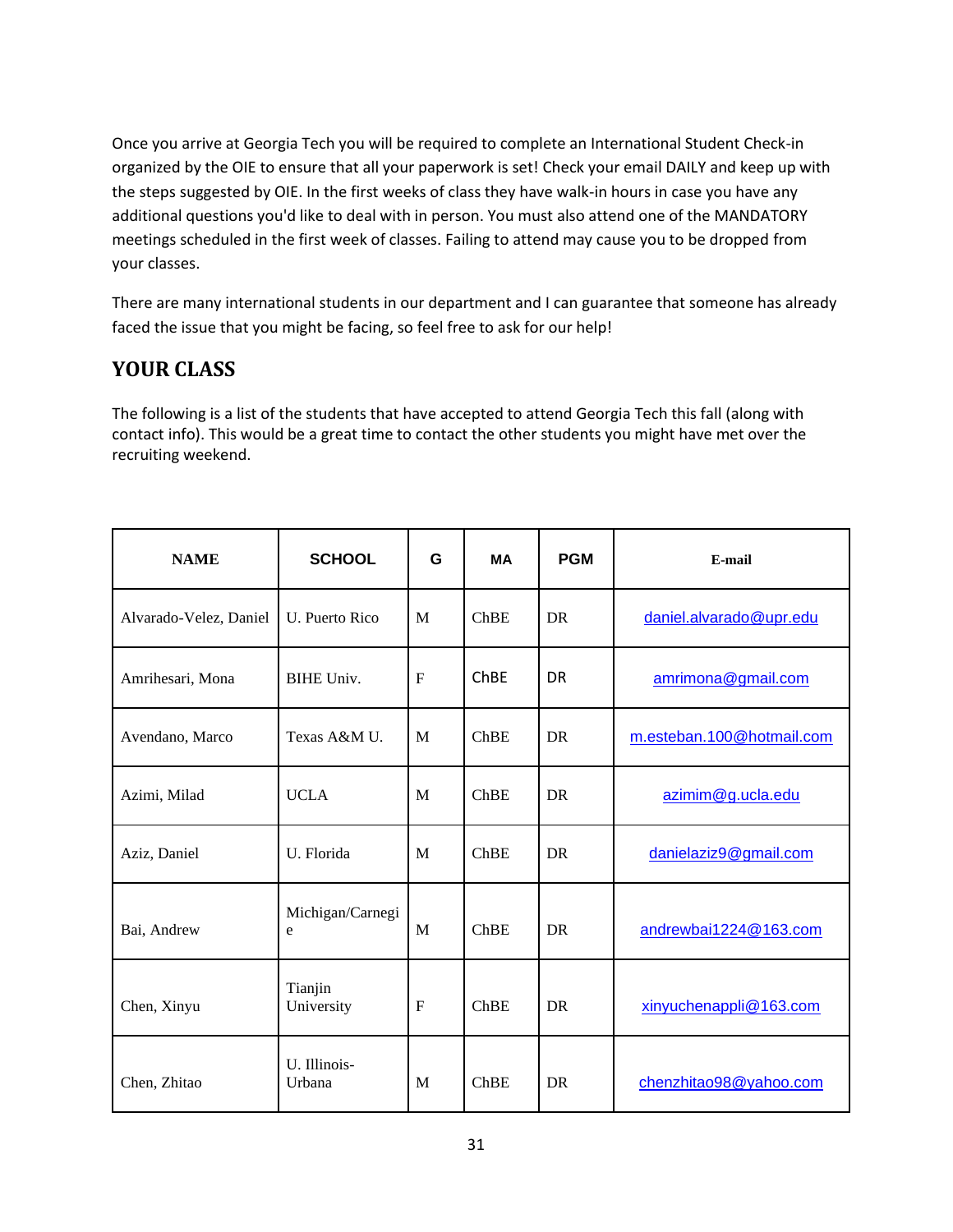| Crouse, Steven                   | North Carolina<br>Sta  | M                         | ChBE        | <b>DR</b> | steven61973@gmail.com       |
|----------------------------------|------------------------|---------------------------|-------------|-----------|-----------------------------|
| Dani, Kunal                      | U. Wisc/John H         | M                         | ChBE        | <b>DR</b> | kdani777@yahoo.com          |
| De Janon Gutierrez,<br>Alejandro | Texas A&M U.           | M                         | <b>BIOE</b> | <b>DR</b> | dejanong@gmail.com          |
| Duprez, Natalie                  | U. South Carolina      | $\mathbf{F}$              | ChBE        | <b>DR</b> | n_duprez@live.com           |
| Gray, Mikaela                    | Hawaii Pacific         | $\mathbf{F}$              | ChBE        | <b>DR</b> | mikaelagray@gmail.com       |
| Guta, Yoseph                     | GA Tech                | M                         | ChBE        | <b>DR</b> | yguta6@gatech.edu           |
| Heiler, Alexander                | Santa Clara Univ.      | M                         | <b>BIOE</b> | <b>DR</b> | aheiler@scu.edu             |
| Lee, Sumin                       | U. Alabama             | $\mathbf{F}$              | ChBE        | <b>DR</b> | slee185@crimson.ua.edu      |
| Nai, Dingqi                      | U.Davis/CarMel         | M                         | ChBE        | <b>DR</b> | naidingqi0618@gmail.com     |
| Osibo, Anuoluwatobi              | U. Louisiana-<br>Lafay | $\mathbf{F}$              | ChBE        | <b>DR</b> | osiboanuoluwatobi@gmail.com |
| Palacios-Rolston, Colin          | U. Michigan            | M                         | ChBE        | <b>DR</b> | cprolston@gmail.com         |
| Park, Jimin                      | U. CA-Berkeley         | M                         | ChBE        | DR        | jimin0524@gmail.com         |
| Patterson, Alexandra             | U. South Carolina      | ${\bf F}$                 | <b>BIOE</b> | DR        | atp1@email.sc.edu           |
| Proano, Laura                    | Univ. of<br>LaSabana   | $\boldsymbol{\mathrm{F}}$ | ChBE        | DR        | lproano2019@laspau.org      |
| Salinger, Jamie                  | <b>UCLA</b>            | $\mathbf{F}$              | ChBE        | DR        | jsalinger98@gmail.com       |
| Tian, Nianhan                    | Carnegie Mellon        | $\boldsymbol{\mathrm{F}}$ | ChBE        | DR        | nianhant@andrew.cmu.edu     |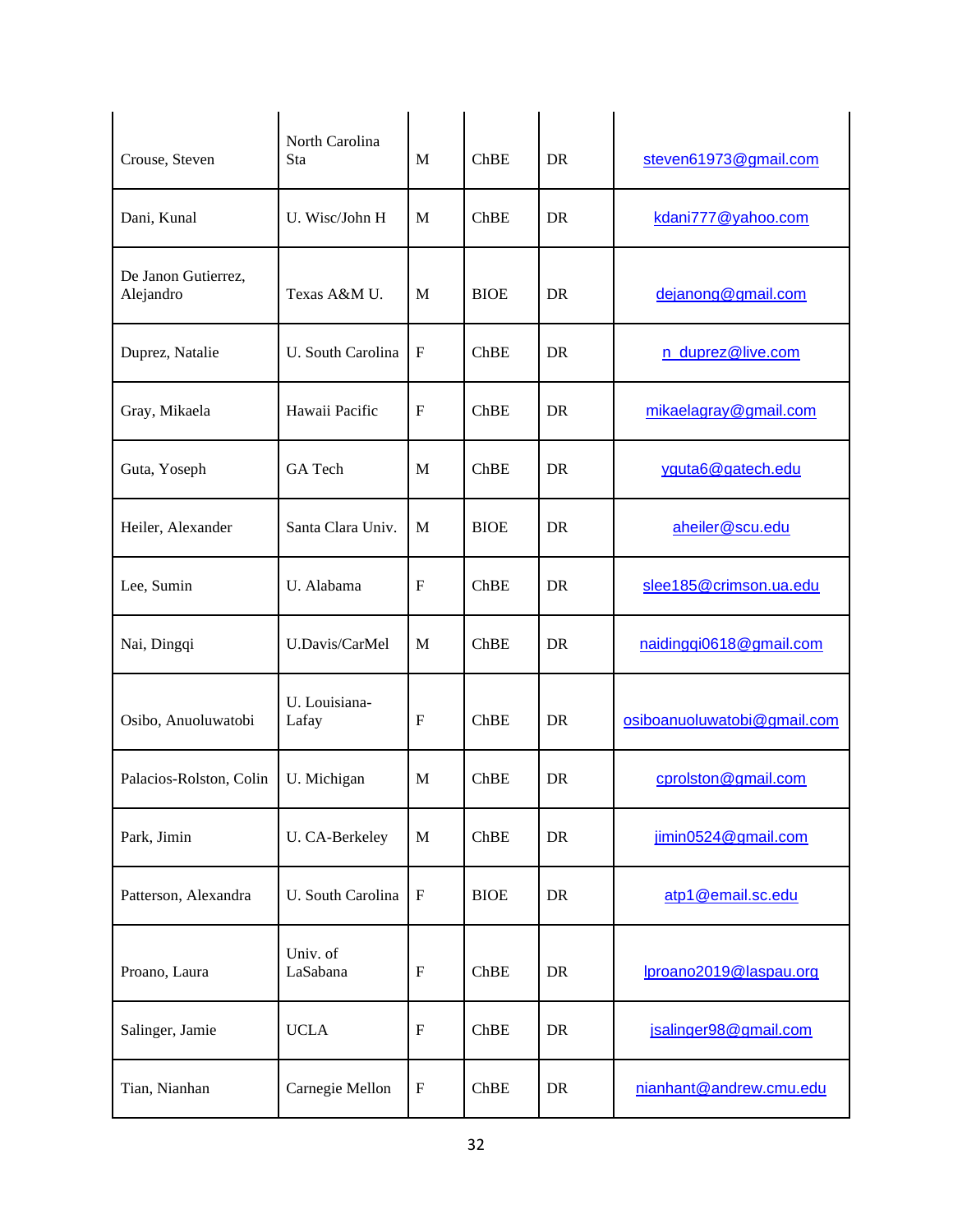| Tuazon, Harry                      | U. South Florida        | M            | <b>BIOE</b> | DR         | harry.tuazon@gmail.com                      |
|------------------------------------|-------------------------|--------------|-------------|------------|---------------------------------------------|
| Wang, Ziyuan                       | GA Tech                 | M            | ChBE        | DR         | thomas.wzy.8681@gmail.com                   |
| Zaw, Kaung Su Khin                 | U. South Florida        | $\mathbf{F}$ | ChBE        | DR         | ksukhinzaw@mail.usf.edu                     |
| <b>PHD</b><br><b>INTERNATIONAL</b> |                         |              |             |            |                                             |
| Alshammasi,<br>Mohammed            | Cornell Univ.           | M            | ChBE        | <b>DR</b>  | alshammasim@gmail.com                       |
| Anglou, Elisavet                   | <b>Imperial College</b> | $\mathbf{F}$ | ChBE        | <b>DR</b>  | elisavet.anglou17@alumni.imp<br>erial.ac.uk |
| Chang, Yuchen                      | U. Waterloo             | M            | ChBE        | DR         | y63chang@uwaterloo.ca                       |
| Chen, Xinyu                        | Tianjin<br>University   | $\mathbf{F}$ | <b>BIOE</b> | <b>DR</b>  | xinyuchenappli@163.com                      |
| Chng, Jia Yuan                     | Univ Coll of<br>London  | M            | ChBE        | <b>DR</b>  | jyc214@ic.ac.uk                             |
| Cho, Jaehyun                       | Seoul Nat'l Univ.       | M            | ChBE        | DR         | jaehyun0119@kist.re.kr                      |
| Chowdhury, Shaafique               | Bangladesh Univ.        | $\mathbf M$  | ChBE        | ${\rm DR}$ | shaafiquechowdhury@gmail.co<br>m            |
| Filippas, Alexandros               | Nat Tech of<br>Athens   | M            | ChBE        | DR         | philippasalex@gmail.com                     |
| Godbole, Eashaan                   | Inst. Of Chemical       | $\mathbf M$  | ChBE        | DR         | egodbole@gmail.com                          |
| Gwon, Sojeong                      | Chungnam Nat'l          | ${\bf F}$    | ChBE        | DR         | sigwon00@gmail.com                          |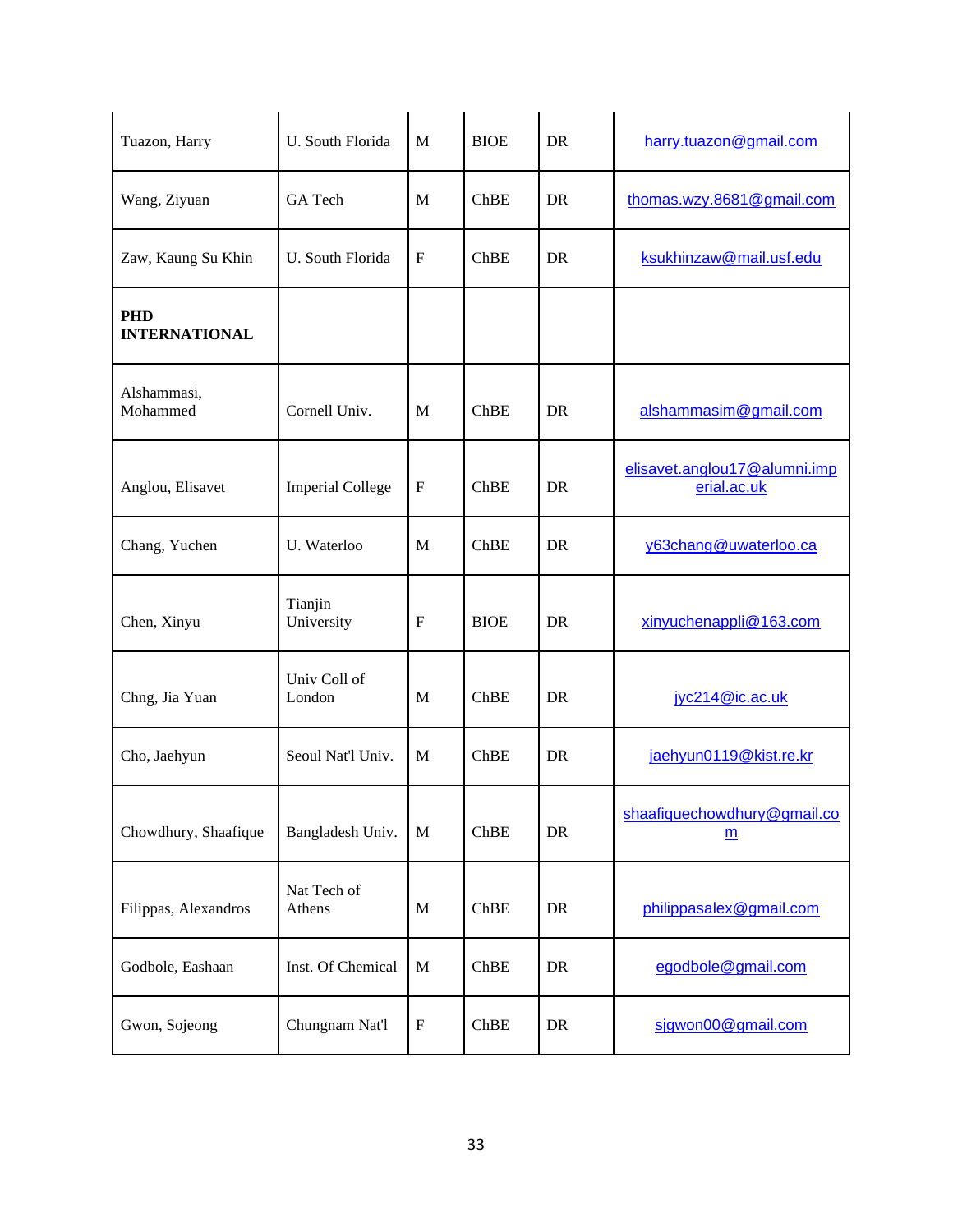| Lin, Geng-Sheng                  | Nat'l Taiwan<br>Univ    | M                | ChBE | <b>DR</b> | briangslin@gmail.com         |
|----------------------------------|-------------------------|------------------|------|-----------|------------------------------|
| Molel, Evans                     | U. Pennsylvania         | M                | ChBE | DR.       | molel.evans@gmail.com        |
| Oh, Donghyun                     | Seoul Univ.             | M                | ChBE | <b>DR</b> | oh.cheme@gmail.com           |
| Park, Habin                      | U. of Seoul             | M                | ChBE | DR.       | habinpark@gmail.com          |
| Ravutla, Suryateja               | Indian Inst. Of<br>Tech | M                | ChBE | <b>DR</b> | ch14btech11021@iith.ac.in    |
| Sarswat, Akriti                  | Indian Inst. Of<br>Tech | $\boldsymbol{F}$ | ChBE | <b>DR</b> | akriti@iitk.ac.in            |
| Song, Mingyu                     | Inha University         | M                | ChBE | <b>DR</b> | smg931028@gmail.com          |
| Sridharan, Harini                | U. of Akron             | F                | ChBE | <b>DR</b> | harini.sridharan03@gmail.com |
| Yutthasaksunthorn,<br>Natechanok | U. Illinois             | $\boldsymbol{F}$ | ChBE | <b>DR</b> | mp.natechanok@gmail.com      |

| <b>BRIDGE</b>    |                  |             |      |           |                            |
|------------------|------------------|-------------|------|-----------|----------------------------|
| Amezcua, Fidel   | Chicago State U. | $\mathbf F$ | ChBE | <b>MS</b> | famezcua@csu.edu           |
| Wimberly, Sydney | U. Connecticutt  | F           | ChBE | <b>MS</b> | sydney.wimberely@uconn.edu |

| <b>CDSCI</b>     |                  |   |      |              |                   |
|------------------|------------------|---|------|--------------|-------------------|
| Kuipern, Zachary | U. South Florida | M | ChBE | <b>CDSCI</b> | zkuiper@gmail.com |